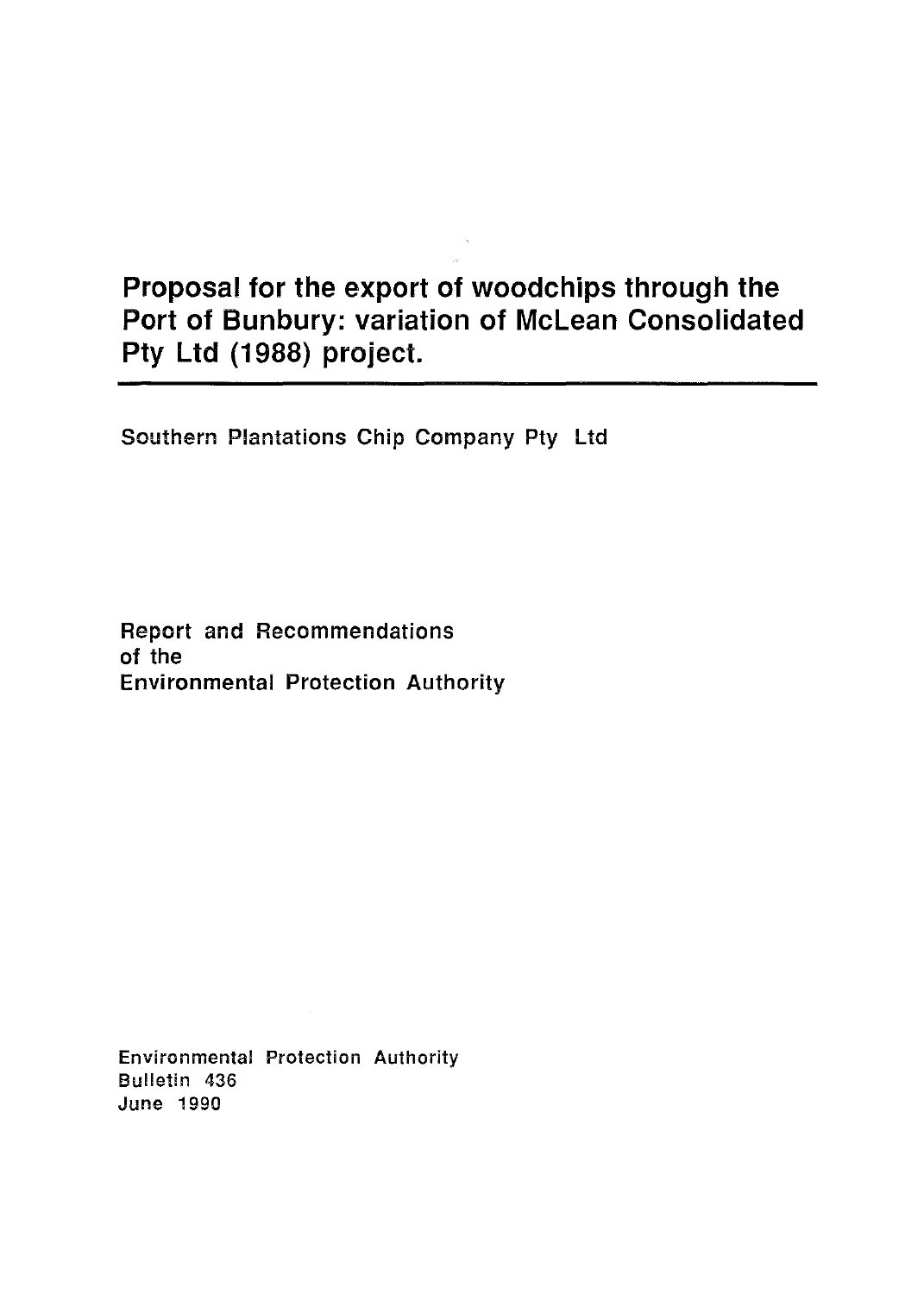# Proposal for the export of woodchips through the Port of Bunbury: variation of Mclean Consolidated Pty Ltd (1988) project.

Southern Plantations Chip Company Pty Ltd

Report and Recommendations of the Environmental Protection Authority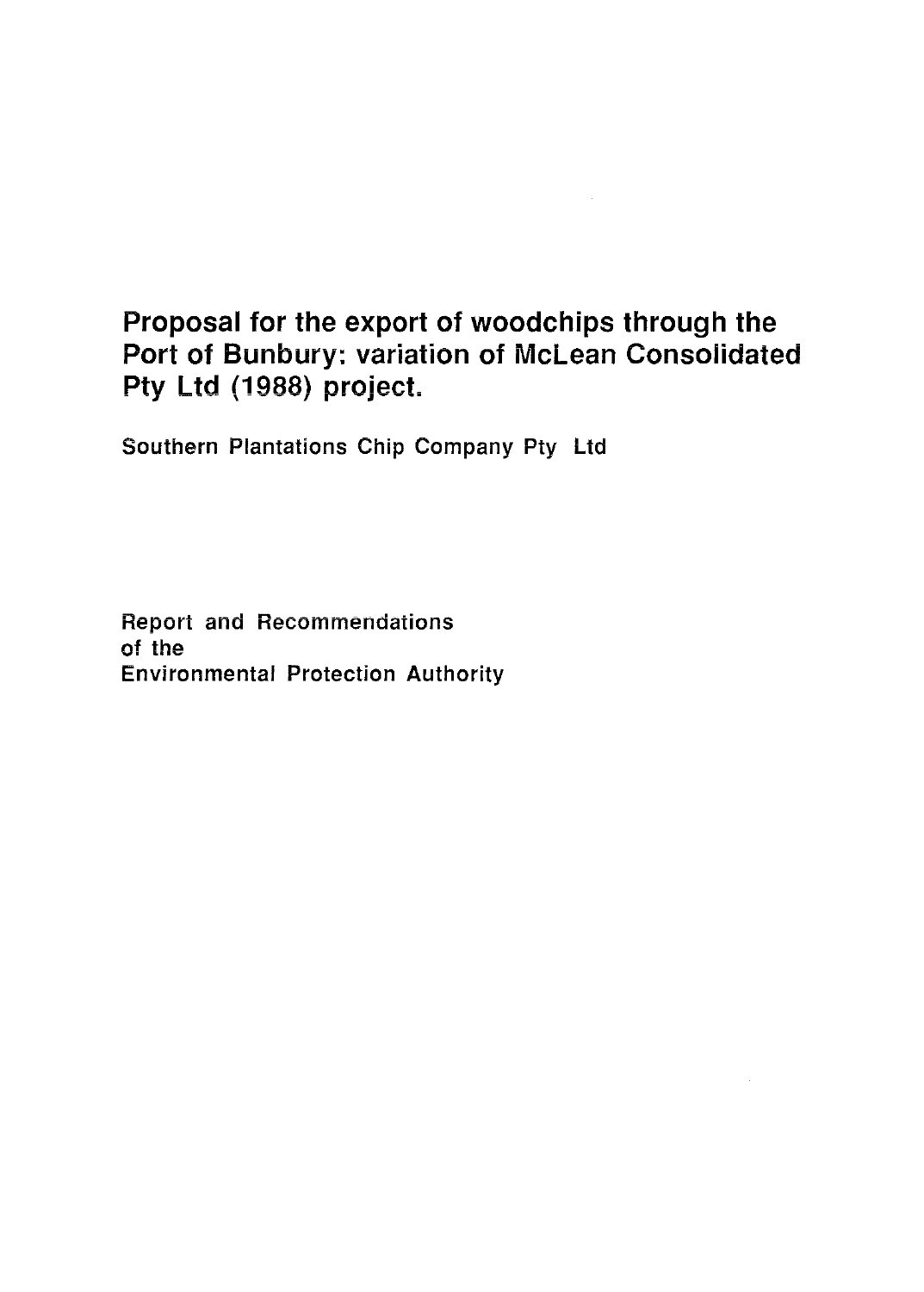ISSN 1030-0120 ISBN 0 7309 3472 1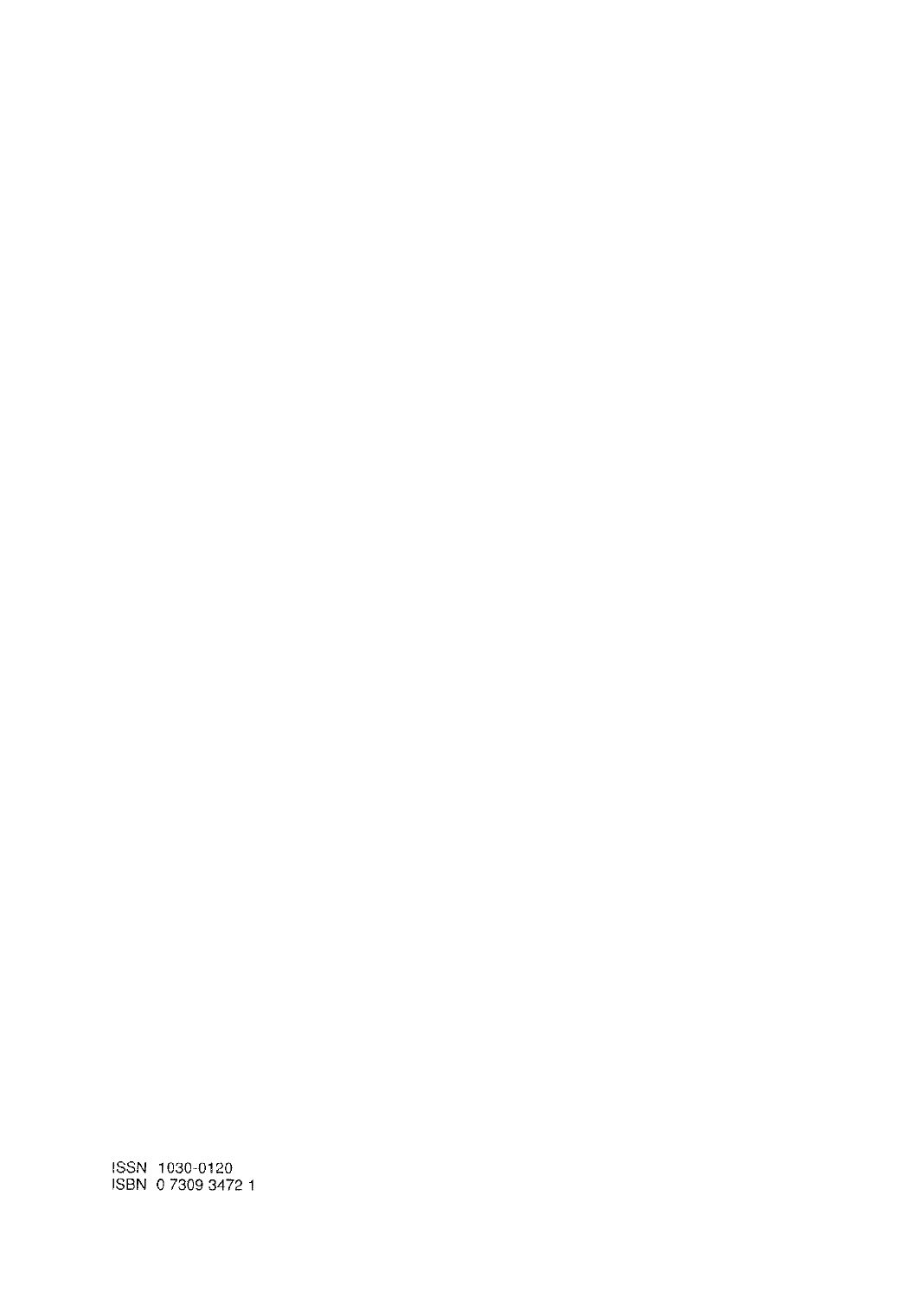# **Contents**

| Summary and Recommendations    | Page           |
|--------------------------------|----------------|
| 1 Introduction                 | $\mathbf 1$    |
| 2 Description of proposal      | 1              |
| 3 Review of public submissions | $\mathbf{1}$   |
| 4 Environmental impacts        | $\mathbf{2}$   |
| 4.1 Resource implications      | $\overline{c}$ |
| 4.2 Transport                  | $\overline{4}$ |
| 4.3 Denmark sawmill            | 4              |
| 5 Conclusion                   | $\overline{4}$ |
| <b>6 References</b>            | 5              |
| 7 Appendices                   |                |

- 1 Proponent's response to issues raised by submissions
- 2 Environmental commitments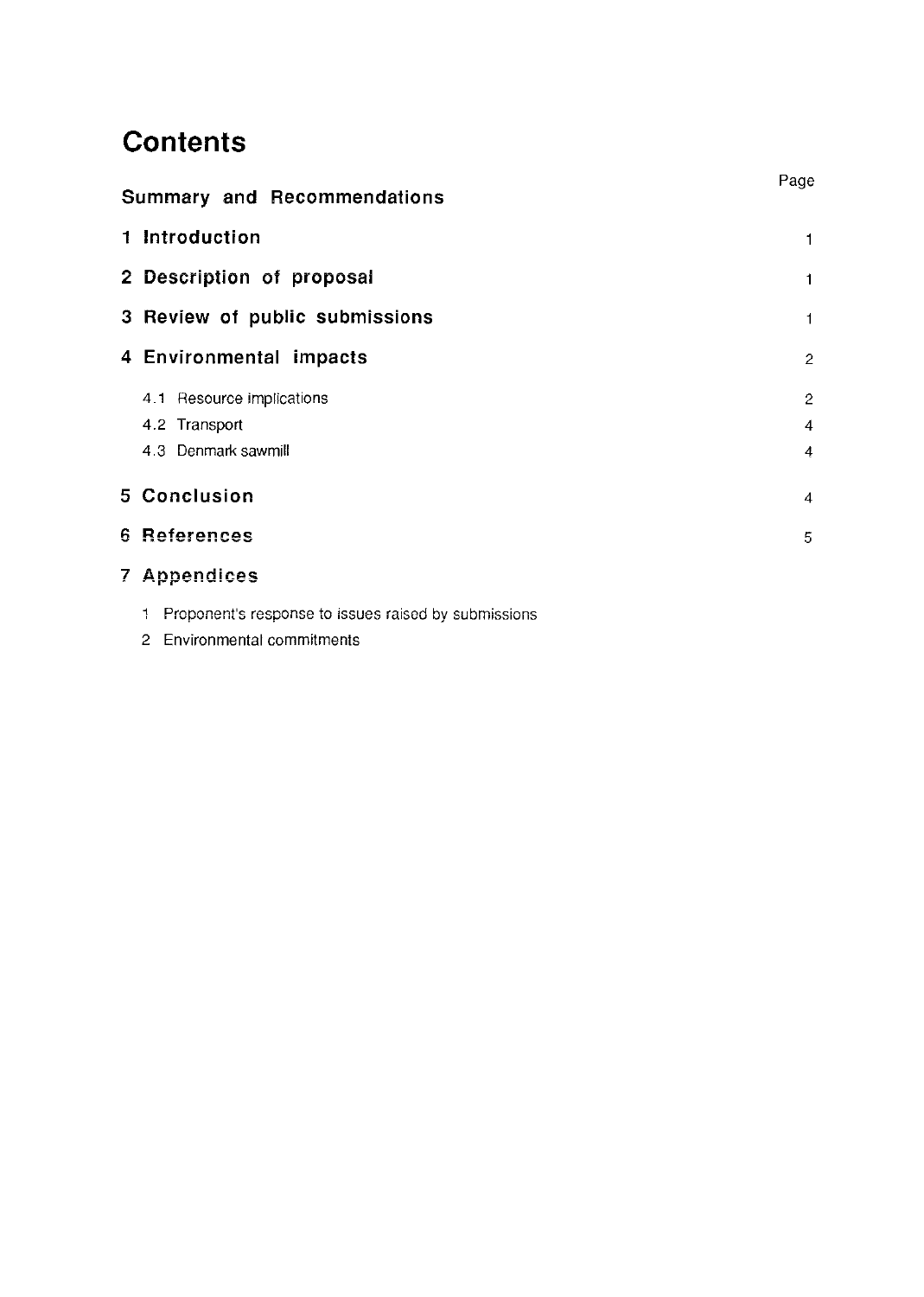$\label{eq:2.1} \frac{1}{\sqrt{2}}\left(\frac{1}{\sqrt{2}}\right)^{2} \left(\frac{1}{\sqrt{2}}\right)^{2} \left(\frac{1}{\sqrt{2}}\right)^{2} \left(\frac{1}{\sqrt{2}}\right)^{2} \left(\frac{1}{\sqrt{2}}\right)^{2} \left(\frac{1}{\sqrt{2}}\right)^{2} \left(\frac{1}{\sqrt{2}}\right)^{2} \left(\frac{1}{\sqrt{2}}\right)^{2} \left(\frac{1}{\sqrt{2}}\right)^{2} \left(\frac{1}{\sqrt{2}}\right)^{2} \left(\frac{1}{\sqrt{2}}\right)^{2} \left(\$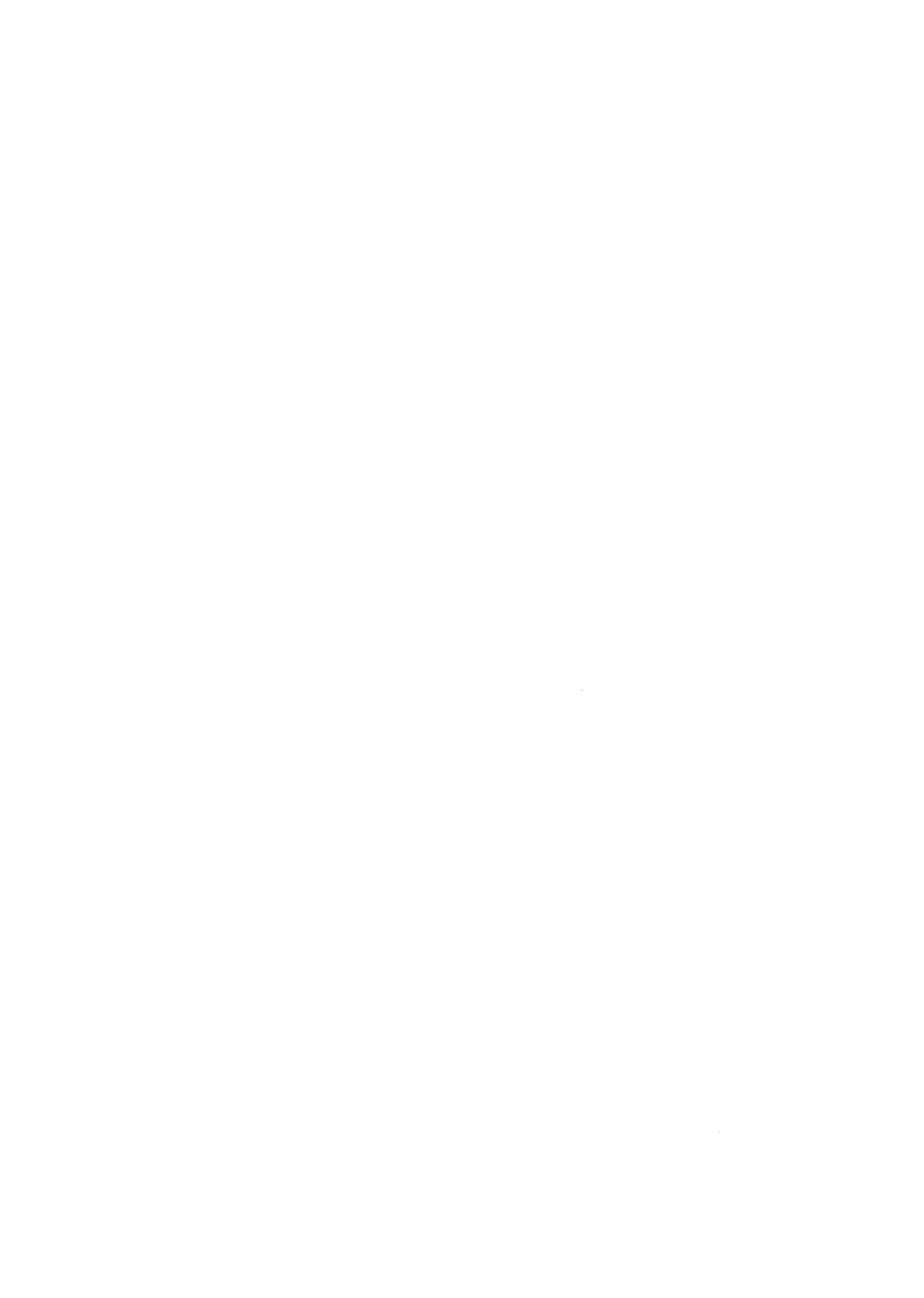# **Summary and Recommendations**

An application by Mclean Consolidated Ply Ltd to export hardwood woodchips derived from the sawmill wastes of the Denmark Sawmill through the Port of Albany was approved by the Minister for Environment in 1988. Since being granted that approval, several factors concerning the original proposal have altered, including change of ownership of both the project and the sawmill. The proponent, Southern Plantations Chip Company Ply Ltd, now wishes to export woodchips derived from sawmill wastes through the Port of Bunbury tor an interim period of two years. The source of the sawmill wastes is not specified.

The proponent prepared a Consultative Environmental Review (CER) highlighting the changes in the original proposal assessed by the Authority. The CER was submitted to the Authority for assessment and comment was sought from the public.

Forest resource and transport implications were among issues identified in submissions as potential environmental impacts. The Authority has considered these in its assessment of the proposaL

The Authority has examined the proposal and concluded that it is environmentally acceptable and has recommended accordingly.

The recommendations of the Authority on this proposal are:

### Recommendation 1

The Environmental Protection Authority has previously examined the production of woodchips from sawmill wastes and found it to be environmentally acceptable. This **marginal modification of an already approved proposal has no significant**  environmental impacts. Accordingly, the Authority concludes that the proposal by Southern Plantations Chip Company Ply Ltd to purchase sawmill wastes in the form of woodchips and to export the woodchips through the Port of Bunbury for a period of two years, as described in the Consultative Environmental Review, is environmentally acceptable, subject to the recommendations in this report and commitments by the proponent (listed in Appendix 2).

The Authority's conclusion of no significant environmental impacts depends on the resource being derived from wastes from sawmilled logs obtained from Crown Land. Were woodchips to be derived from iogs additionally felled for that purpose, and especially if they were derived from the limited remnant vegetation on private land, significant environmental impacts could well result.

### Recommendation 2

The Environmental Protection Authority recommends that Southern Plantations Chip Company Ply Ltd, in accordance with its commitment, purchase woodchips derived only from wastes from sawmilled logs obtained from Crown Land.

To ensure the satisfaction of the above recommendation a system of regular accounting and reporting ls required.

### Recommendation 3

The Environmental Protection Authority recommends that the Southern Plantations Chip Company Pty Ltd provide a bi-annual public statement to the Environmental Protection Authority showing a monthly breakdown of the source of and amount of **woodchips it is exporting.**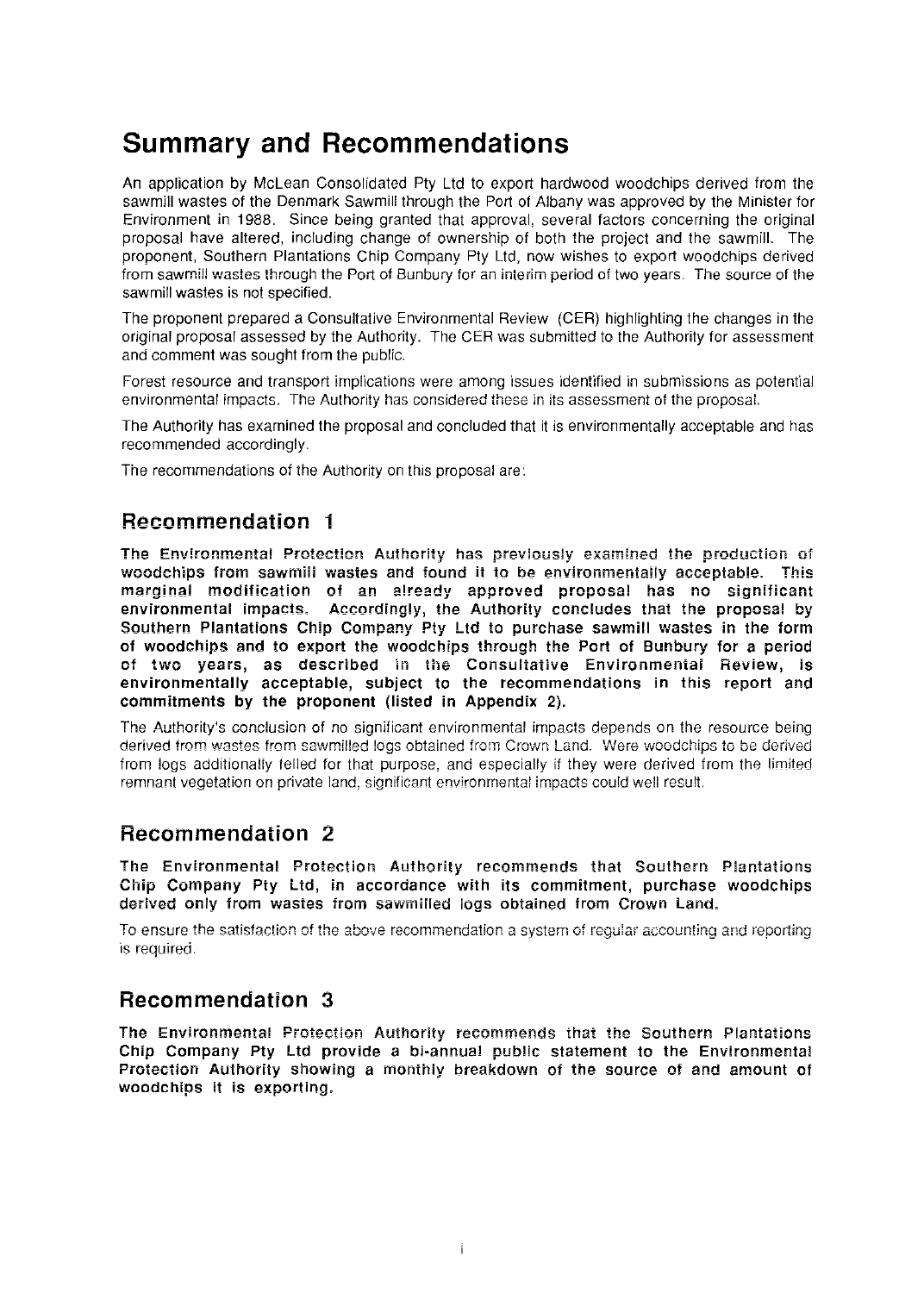Approval is only sought for a two year period.

### **Recommendation** 4

The Environmental Protection Authority recommends that approval be limited to two years, following which the proponent should revert to the proposal assessed and approved in 1988 or submit a new proposal to the Authority for assessment.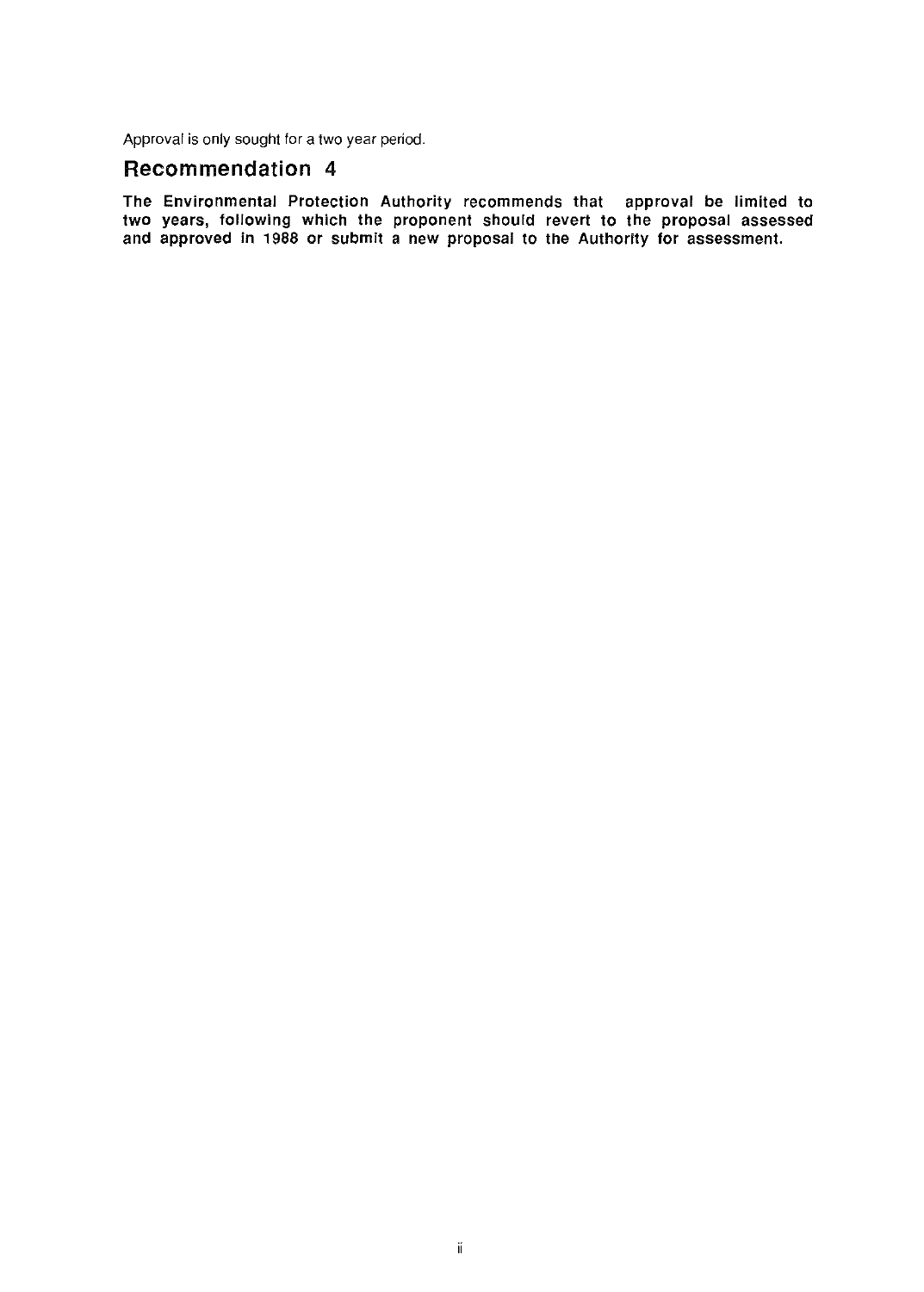# **1 Introduction**

McLean Consolidated Pty Ltd obtained approval from the Minister for Environment in 1988 to export 60 000 tonnes of woodchips per annum (EPA 1988a). The company's proposal was for the woodchips to be derived from the residue of its Denmark sawmill operation and exported through the Port of Albany.

In 1989, Southern Plantations Chip Company Pty Ltd was formed as a joint venture company owned by Whittakers and the TPS Group. McLean Consolidated was a wholly owned subsidiary of the TPS Group. The Denmark sawmill was sold by Mclean to Whittakers in the same year. Southern Plantations Chip Company Pty Ltd was formed to market Mclean's approved 60 000 tonnes of woodchips and another 50 000 tonnes, the approval for which is held by Whittakers.

Southern Plantations Chip Company Pty Ltd applied to the Minister to approve the new joint venture and indicated proposed changes to the project. The Minister approved the change of ownership but required variation of the original 60 000 tonnes approval to be considered by the Authority. No additional approvals were required for the 50 000 tonne component.

The Environmental Protection Authority determined that the proposal should be assessed under the provisions of the Environmental Protection Act at the level of Consultative Environmental Review (CER). A CER was prepared by the proponent and was circulated to community groups, local authorities and decision making authorities for comment during February and March 1990.

# **2 Description of proposal**

The current proposai is a variation oi the approved Mclean Consolidated 1988 proposal (EPA, **1988a). This has resu!ted from changing circumstances associated with the original proposaL**  Whittakers, which is now the owner of the Denmark sawmill, is reviewing the proposal to modify the sawmill to accept larger volumes of low grade logs. This will affect the proposed source stated in the Mclean proposal as the volume of low grade saw logs accepted by the sawmill and therefore the volume of sawmill waste, wil! not increase as previously expected. Southern Plantations Chip Company Ply Ltd is reviewing the viability of the proposal to export woodchips through Albany, thereby affecting the original proposed export route.

The proponent's current proposal is to export 60 000 tonnes of woodchips per annum from the Port of Bunbury instead of Albany for a period of two years. The woodchips would still be derived from sawmili residue, though the Denmark Sawmill would no longer be the exclusive supplier of the required **resource. The savvmill residue will be obtained from a number of unspeciiied sawmilis in the South West.** The proponent would use the existing Western Australian Chip and Pulp Company Pty Ltd (WACAP) loading facilities at the Port of Bunbury. The CER states that this interim operation would permit Southern Plantations Chip Company Pty Ltd to establish firm contracts for the export of woodchips and provide the cash flow to fund the reappraisal and if appropriate, implementation of the Albany export proposal (SPCC, 1990). it is expected that Bunnings Ud and/or WACAP would be a **major supplier of woodchips to Southern Plantations Chip Company Pty Ltd.** 

# **3 Review of public submissions**

Comments were sought on the proposal during February and March 1990 from community groups, conservation groups, and local, State and Federal Government authorities known to have an interest.

Following a one month review period, submissions on the proposal were received from: The Coalition for Denmark's Environment, Mr Simon Neville, Denmark Town Community Plan Advisory Committee, Australian Conservation Foundation, Conservation Council of Western Australia, Shire of Denmark, **Main Roads Department and the Department of the Arts, Sport, the Environment, Tourisrn and**  Territories.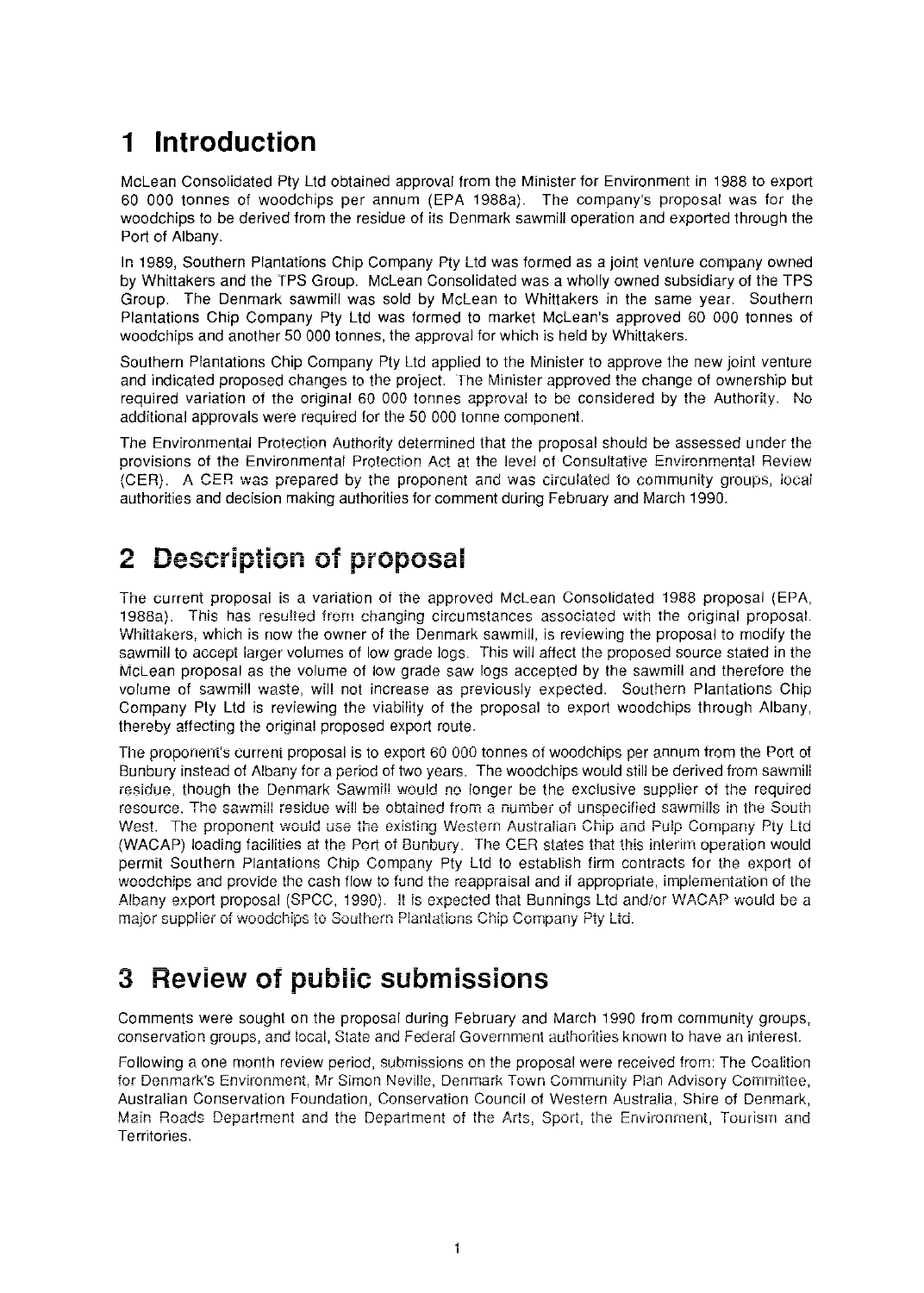The principal topics raised in the submissions relate to:

- the objective, changes, and need and benefits of the proposal itself;
- the forestry resource required and its environmental implications;
- transport of the woodchips;
- operation of the integrated sawmill/chipmill at Denmark;
- pori operation; and
- comments on the adequacy of the CER document.

A detailed list of issues raised in submissions and the proponent's response to these issues is incorporated in Appendix 1 of this assessment report.

## 4 Environmental impacts

This proposal involves the export of woodchips derived from sawmill wastes, which is consistent with the Authority's requirement of the previous Mclean proposal (EPA, 1988a). These sawmill wastes would be derived from the processing of sawlogs harvested from State Forest under the Department of Conservation and Land Management's operational plans.

The Authority has already assessed the environmental impacts associated with the harvesting of sawlogs in its Report and Recommendations on the Western Australian Woodchip Industry (EPA, 1988b). Provided that the sawlogs are harvested according to the Environmental Protection Authority's recommendations and the subsequent Ministerial Conditions, the Authority is of the view that the conversion of the resultant sawmill wastes into woodchips is environmentally acceptable. This view has been stated in previous publications of the Authority including "Environmental Guidance for Land Use and Development in Southern Western Australia" (EPA, 1987), the Authority's Report and Recommendations on the Western Australian Woodchip Industry (EPA, 1988b) and the Authority's Report and Recommendations on the McLean Consolidated Woodchip Export Proposal (EPA, 1988a).

### Recommendation 1

The Environmental Protection Authority has previously examined the production of woodchips from sawmill wastes and found it to be environmentally acceptable. This marginal modification of an already approved proposal has no significant environmental impacts. Accordingly, ihe Authority concludes that the proposa! by Southern Plantations Chip Company Pty Ltd to purchase sawmill wastes in the form of woodchips and to export the woodchips through the Port of Bunbury for a period of two years, as described in the Consultative Environmental Review, is environmentally acceptable, subject to the recommendations in this report and commitments by the proponent (listed in Appendix 2).

In concluding that this proposal is environmentally acceptable, the Authority examined both the potential environmental impacts of the proposal, and issues raised in the submissions. The issues closely examined by the Authority were resource implications and transport. Comment is also provided regarding the operation of the Denmark sawmill.

## 4.1 Resource implications

This report has concluded that the purchase and export of woodchips derived from sawmill waste, as proposed by Southern Plantations Chip Company Pty Ltd is in itself environmentally acceptable. This conclusion was reached following examination of, amongst other factors, the direct and indirect resource implications of the proposal. The following is a discussion of indirect resource implications for other forest resource users which may arise from the implementation of this proposal.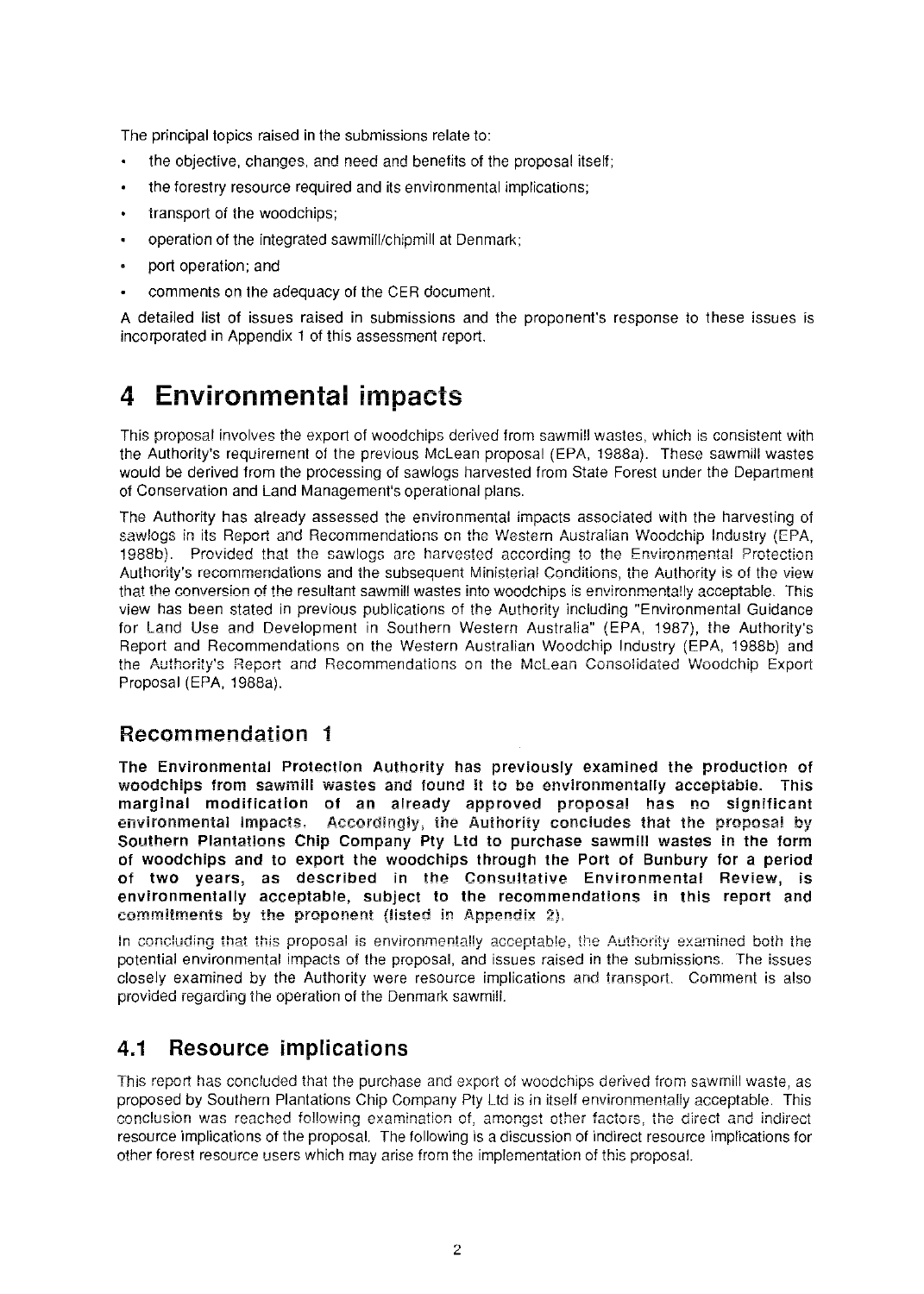Submissions raised the concern that the proposal will use much of the sawmill waste resource available, thus affecting other forest resource users, particularly WACAP. This concern stems from the fact that a large proportion of sawmill residue resource required for this proposal is currently purchased and exported through the Port of Bunbury by WACAP as part of its annual 750 000 tonne licence approved by the State and Commonwealth Governments.

WACAP uses a number of forest sources to supply its contracts including, old growth logs and regrowth logs from State Forest, old growth logs and plantations logs from private property, and sawmill residues. WACAP derived approximately 102 000 tonnes of woodchips from sawmill residues in 1988/89 (CALM, 1989). Submittors are concerned that if the proponent is allowed to export the proposed 60 000 tonnes of woodchips from sawmill residue, then WACAP will replace the lost sawmill waste resource with increased harvesting of State Forest and private property. As stated previously, the Authority has already assessed the environmental impacts associated with the harvesting of sawlogs in its Report and Recommendations on the Western Australian Woodchip Industry (EPA, 1988b). As a result of this assessment, the Minister for Environment set conditions on WACAP for the harvesting of forests for woodchips.

These conditions, which apply to the use of wood for woodchips from the State Forest in the North, Centra! and Southern Forest Regions, include:

- the strict limitation on volume of chip log production from old growth logs within State Forest to 583 000 m<sup>3</sup> (1988 - 1989), 553 000 m<sup>3</sup> (1991 - 1995), and 442 000 m3 (1996 - 1998);
- no logging in existing Road, River and Stream Zones until the Department of Conservation and Land Management has developed a detailed proposal for those zones with particular attention given to old growth State Forest and areas of exceptional value;
- limitations on the intensity of harvesting in salt risk zones within State Forest;
- WACAP is not permitted to use wood for woodchipping or obtain woodchips derived from the clearing of remnant native vegetation on private property except in circumstances authorised by the Minister for Environment; and
- WACAP is noi permiited to use wood ior woodchipping or obtain woodchips derived irom plantations on private property which were established by the clearing of remnant native vegetation, except in circumstances where clearing was authorised by the Minister for Environment;
- approvals, including the Forest Produce Licence or log sale agreements, for WACAP's woodchip operations based on State Forest resource, to be !inked specifically to the duration of the Timber Production Strategy and Forest Region Management Plans, Approvals issued to WACAP shall be reviewed no later than at the expiry of the present Management Plans (presently planned for February 1998)

Should WACAP wish to replace the sawmill residue resource it could do so from within its currently allowable limits, as it is currently harvesting less than permitted according to levels set by the the Department of Conservation and Land Management Timber Strategy (CALM, 1987) and Ministerial Conditions resulting from the Environmental Protection Authority's assessment of the Western Australian Woodchip Industry as detailed above (EPA, 1988b). This not only applies to the 60 000 tonnes of this proposal, but also the 50 000 tonnes Whittakers has permission to export. In addition, WACAP may choose not to replace the resource, or alternatively, may use its existing stockpiles, or could obtain additional woodchips from some of the smaller mills in the south west which do not chip their residue at present.

The resource questions raised in submissions have been addressed by the proponent in Appendix 1.

Provided the proponent derives all resource for the proposal from waste from sawmilled logs obtained from Crown Land, the proposal will have no environmental impacts beyond those already assessed and approved by the Authority.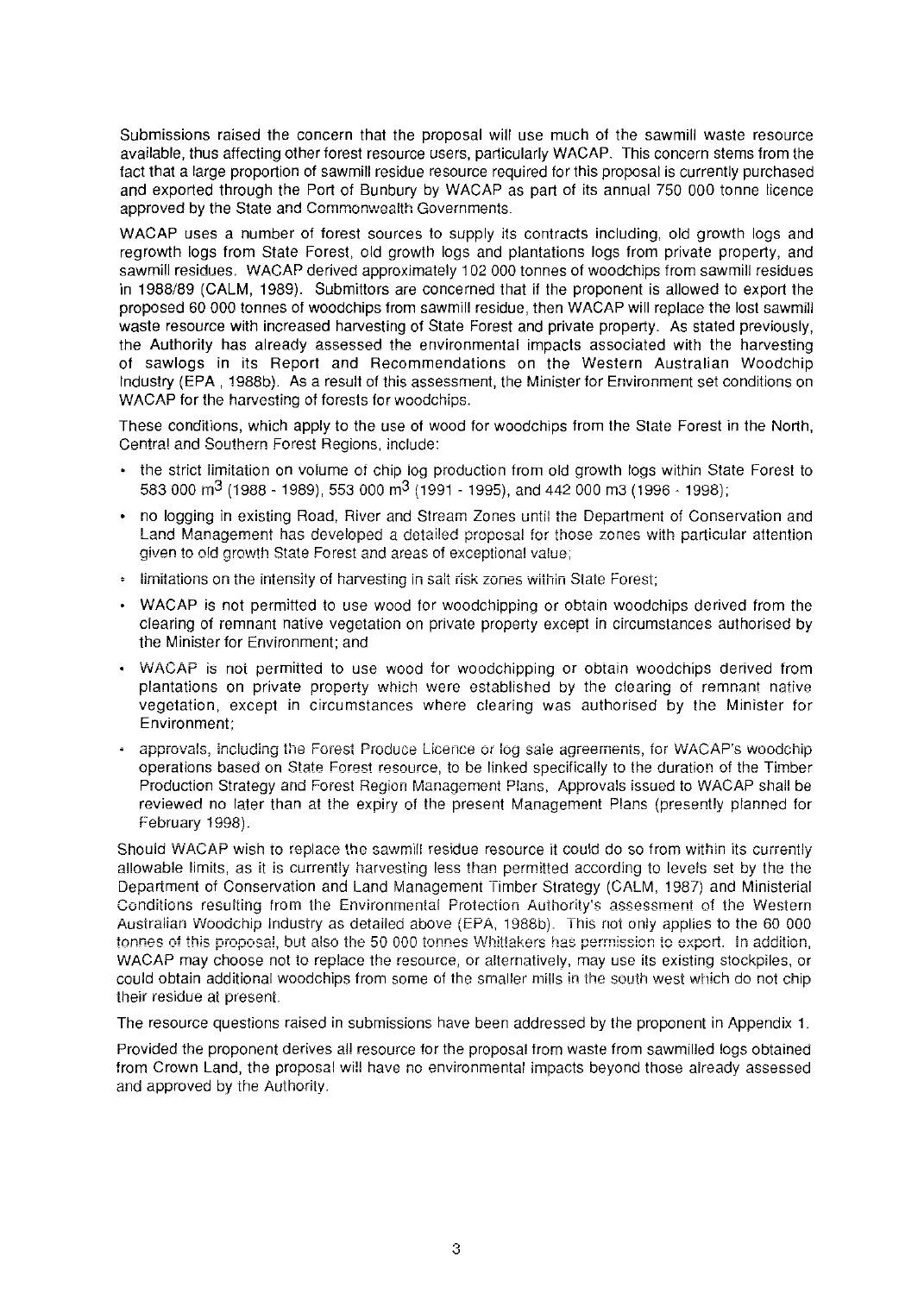## **Recommendation 2**

The Environmental Protection Authority recommends that Southern Plantations Chip Company Pty Ltd, in accordance with its commitment, purchase woodchips derived only from wastes from sawmilled logs obtained from Crown Land.

Given Recommendation 2 above, and as Southern Plantations Chip Company is likely to obtain some of its woodchips from Bunnings and/or WACAP. and would also be using WACAP's loading facility at the Port of Bunbury, the Authority will require assurance that none of the woodchips being exported by Southern Plantations Chip Company have been derived from whole logs or logs from private property. The proponent will therefore be required to implement a system which will account for the source of and amount of woodchips it is exporting. A commitment to do so has been made by the proponent (Appendix 2).

### **Recommendation 3**

The Environmental Protection Authority recommends that the Southern Plantations Chip Company Ply Ltd provide a bi-annual public statement to the Environmental Protection Authority showing a monthly breakdown of the source of and amount of woodchips it is exporting.

The proposal seeks interim approval for a two year period.

### **Recommendation 4**

The Environmental Protection Authority recommends that approval be limited to two years, following which the proponent should revert to the proposal assessed and approved in 1988 or submit a new proposal to the Authority for assessment.

## **4.2 Transport**

The original McLean's proposal entailed the transport of woodchips to the Port of Albany, thus resulting in an increase in traffic through Denmark and on the South Coast Highway. Under ihe current Southern Plantations Chip Company Pty Ltd proposal, woodchips will continue to be transported to Bunbury from existing woodchip sources along existing routes. If any change in current transport patterns is to occur, it will be as a result of WACAP replacing its sawmill residue resource. This could result in increased traffic on CALM's private forest roads and possible increased rail transport from the Diamond Chip Mill. As indicated previously, these possible changes in WACAP's source and transport of logs were indicated in the WACAP Environmental Review and Management Programme/Environmental Impact Statement (Refer Table 19, WACAP, 1987). They were subsequently assessed by the Authority and found to be acceptable (EPA, 1988b).

## 4.3 Denmark sawmiii

Some submissions raised the operation of the current Denmark sawmill as an issue. Whilst the operation of the sawmill is not part of this proposal, it may be pertinent to note that the Authority is currently in the process of licensing the sawmill to operate under conditions relating to waste water discharge, noise, dust, and disposal of sawdust. This will result in tighter control over the operation of the Denmark Sawmill. The requirement to obtain a licence was on of the Authority's recommendations and one of the Ministerial Conditions set on the original McLean's proposal (EPA, 1988a).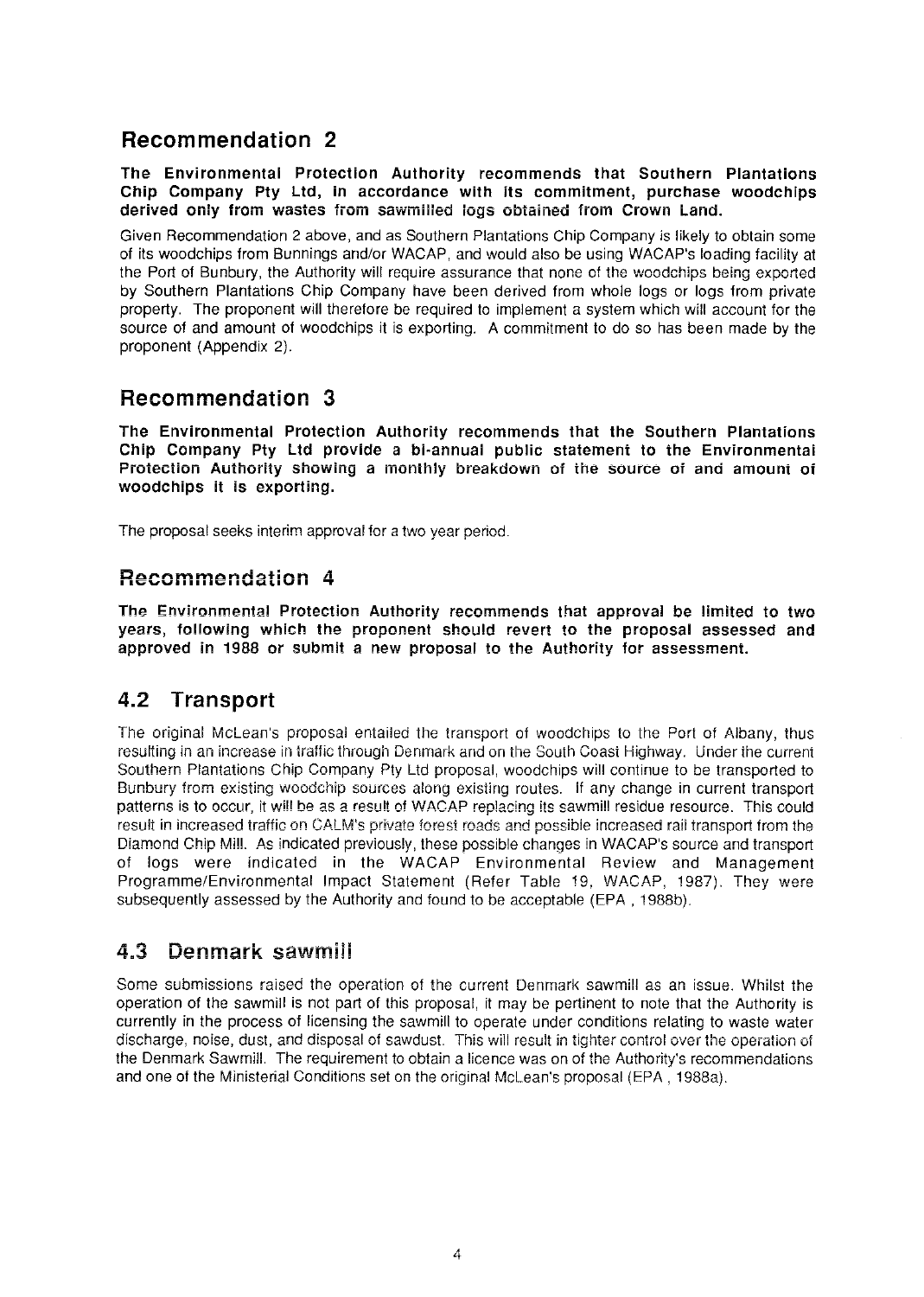# **5 Conclusion**

The Authority considers that this proposal to export woodchips derived from sawmill waste from the Port of Bunbury for a period of two years is environmentally acceptable, subject to the recommendations of this report and commitments made by the proponent. Possible flow on effects from this proposal on WACAP and other forest users have been examined and have been found to be within the limits considered environmentally acceptable, (and set by the Minister) as a result of previous assessments by the Authority.

The transport of the woodchips will be undertaken via existing routes to an existing loading facility in the Port of Bunbury. Therefore, no new environmental impacts as part of this proposal are envisaged.

## **6 References**

Dames and Moore (1987), WACAP Towards 2005 · Environmental Review and Management Programme and Draft Environmental Impact Statement for the Extension of the Licence for WA Marri Woodchip Export Industry.

**Department of Conservation and Land Management (1987), Timber Production in Western Australia**a strategy to take WA's south-west forests into the 21st century.

Department of Conservation and Land Management (1989), Annual Report.

**Environmental Protection Authority (1987), Environmental Guidance for Land Use and Devetopment**  in Southern Western Australia (Bulletin No 319).

**Environmental Protection Authority (1988a), Woodchip Export Proposal McLean Consolidated Pty** Ltd, Report and Recommendations of the Environmental Protection Authority (Bulletin No 345).

Environmental Protection Authority (1988b), The Western Australian Woodchip Industry, Report and Recommendations of the Environmental Protection Authority (Bulletin 329).

Southern Plantations Chip Company Pty Ltd (1990), Consultative Environmental Review· Proposal for the export of woodchips through the Port of Bunbury: Variation of Mclean Consolidated Pty Ltd (1988) project.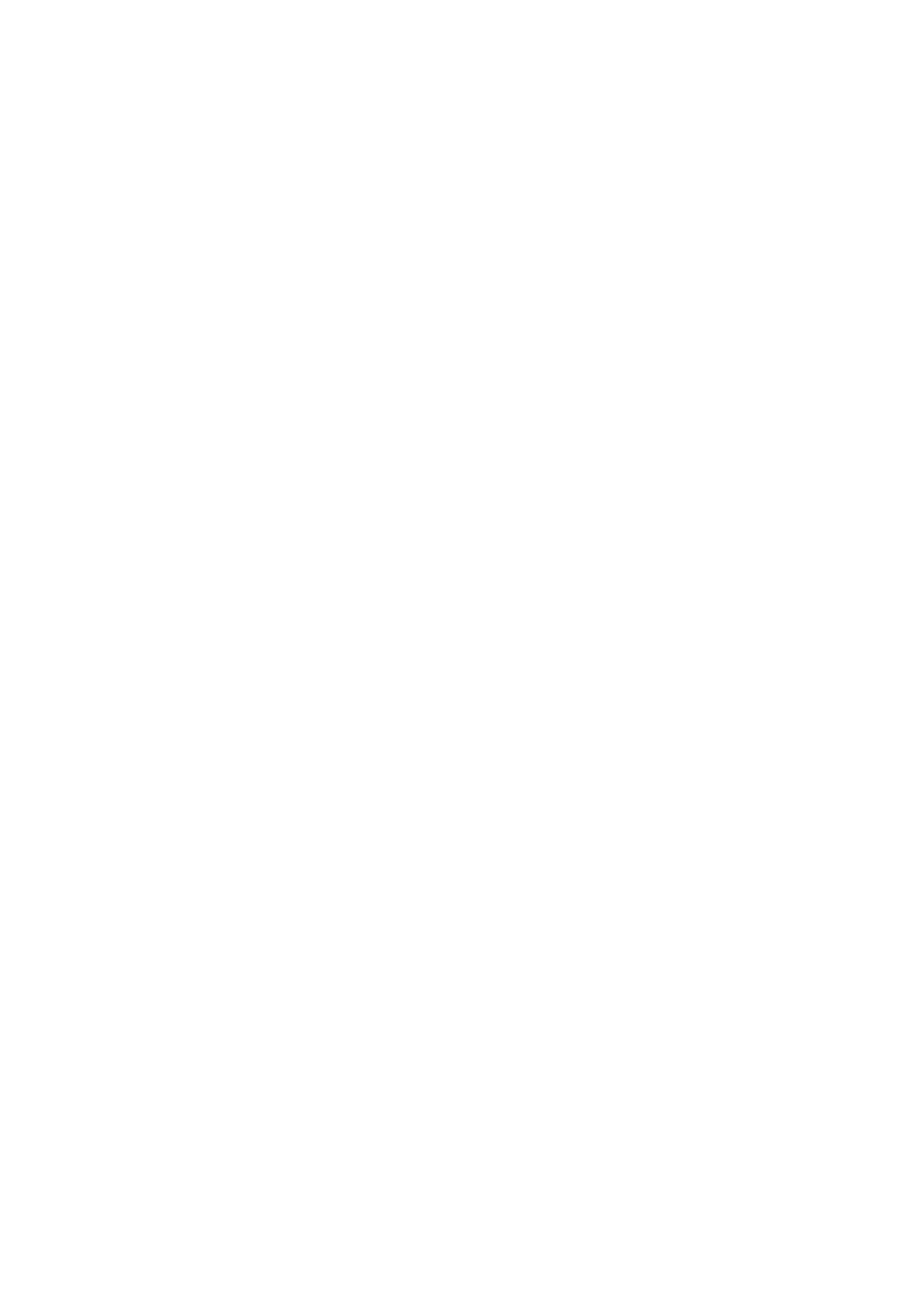# **Appendix 1**

Proponent's response to issues raised by submissions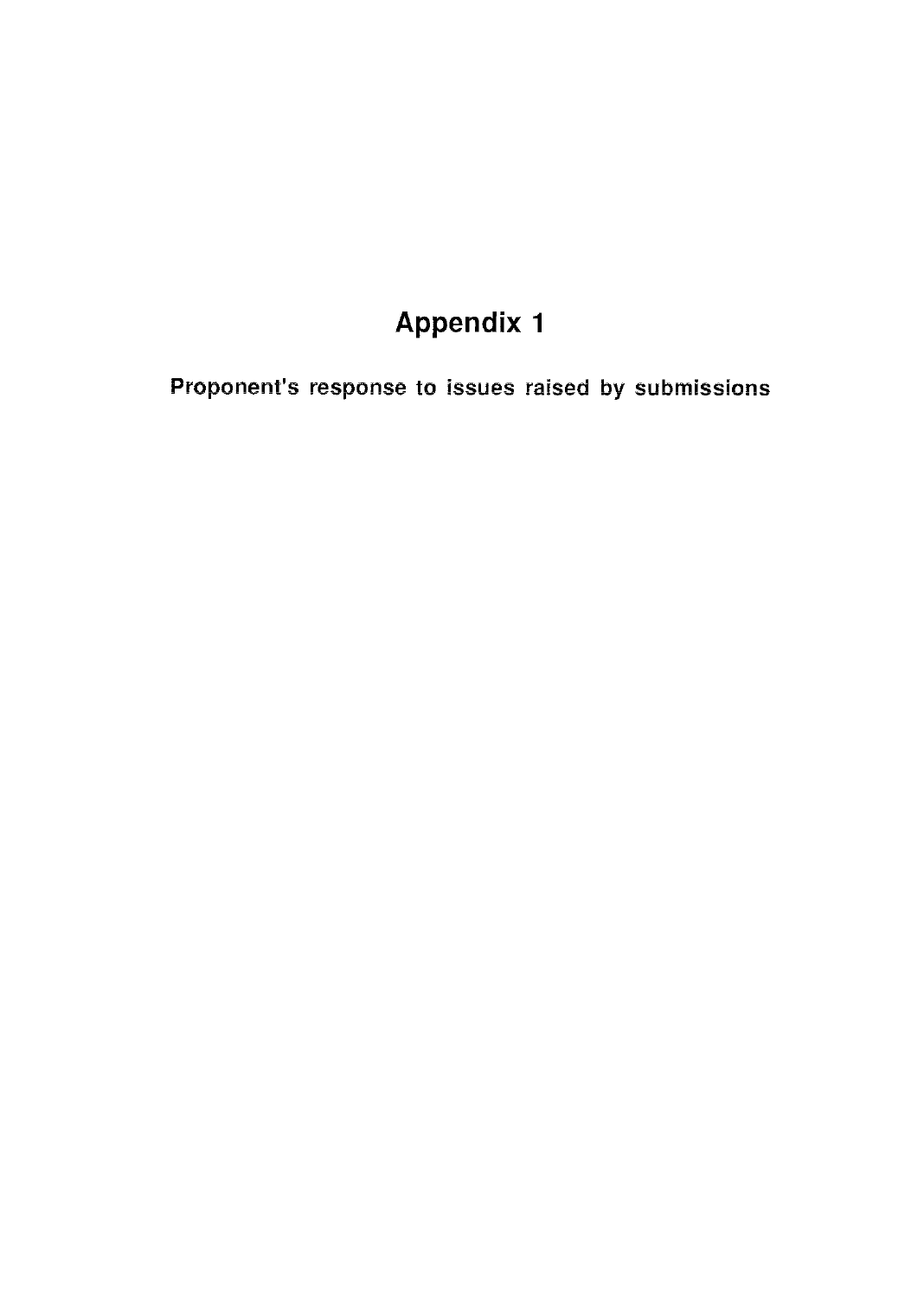$\label{eq:2.1} \frac{1}{\sqrt{2}}\int_{\mathbb{R}^3}\frac{1}{\sqrt{2}}\left(\frac{1}{\sqrt{2}}\right)^2\frac{1}{\sqrt{2}}\left(\frac{1}{\sqrt{2}}\right)^2\frac{1}{\sqrt{2}}\left(\frac{1}{\sqrt{2}}\right)^2.$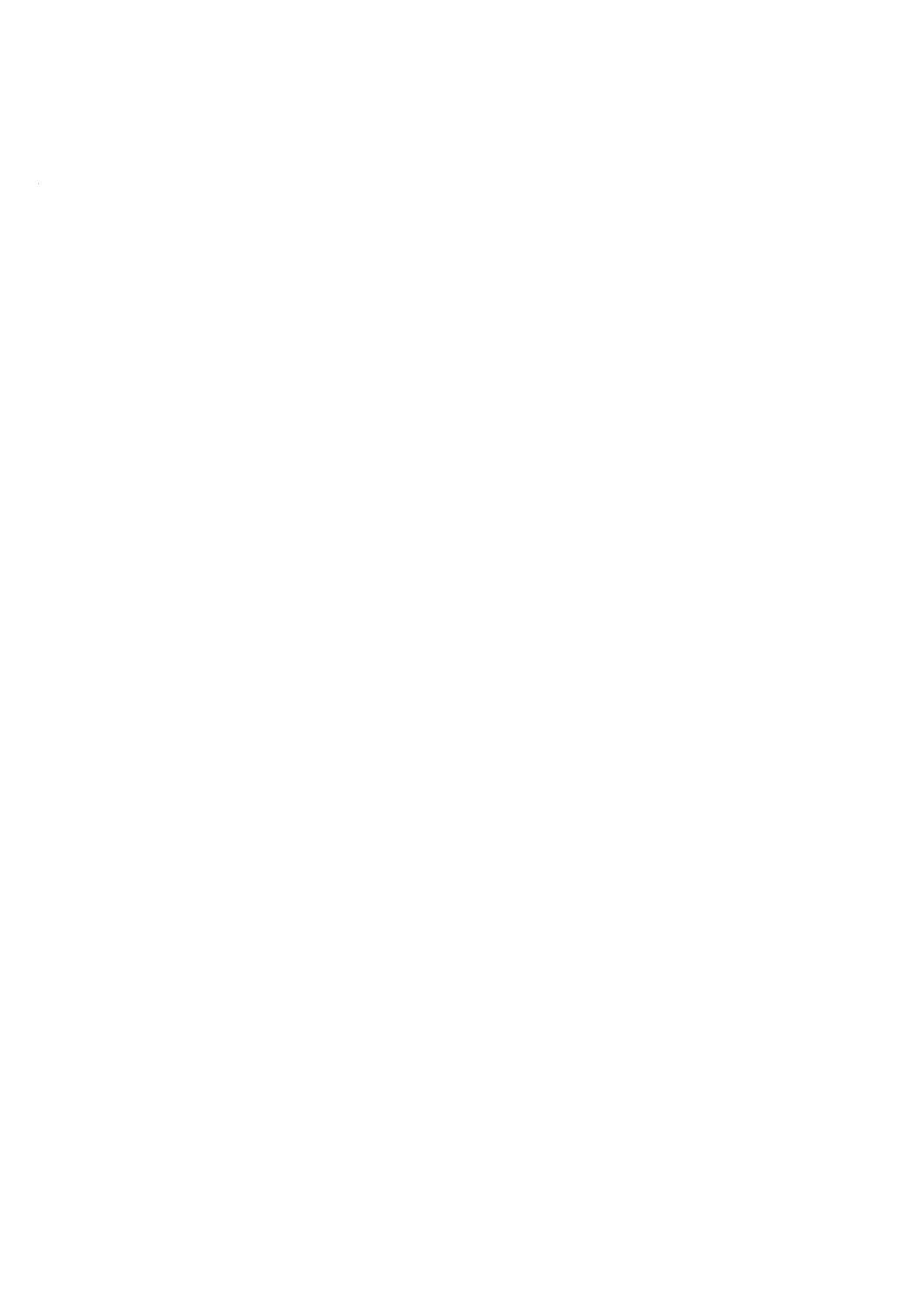### COMMENTS ON ISSUES RAISED BY SUBMISSIONS ON THE CONSULTATIVE ENVIRONMENTAL REVIEW FOR THE SOUTHERN PLANTATION CHIP CO. PROPOSAL FOR THE EXPORT OF WOODCIIIPS THROUGH THE PORT OF BUNBURY - VARIATION OF THE McLEAN CONSOLIDATED PTY LTD (1988) PROJECT

#### GENERAL STATEMENT

Before the points made in the submissions are dealt with on an individual basis, the proponents feel compelled to make a<br>general statement which relates to many of the points general statement which relates to many of the collectively.

First and foremost submissions should have the current proposal which for an interim years seeks permission to export 60,000 green tonnes of woodchips through the port of Bunbury. been period confined of two to ( 2 )

Many of the submissions appear to ignore the fact that the CER relates to a modification of an earlier proposal, and criticises the CER for not dealing with all the issues anew, rather than dealing with the effects of the variation in the original proposal, as requested by EPA.

Some of the submissions appear to wish to reopen the entire question of woodchipping, ignoring the rulings already made by EPA in relation to earlier, larger projects (such as the derivation of woodchips from sawmill residue is environmentally acceptable).

In the most extreme submissions, even the points on which the conservationists and forest managers agree (such as the desirability of better utilization of the timber resource, chipping of sawmill residue instead of burning them, and facilitating production from the forest on a sustained yield basis) are called into question.

It is the belief of the proponents that the CER was never intended to deal with these issues, and a detailed answer to submissions on these issues will not be attempted.

However, reference to the individual submissions will be made. wherever a rational answer is possible, some

For ease of reference the list of submission comments prepared by the EPA has been sequentially numbered and answered as follows :-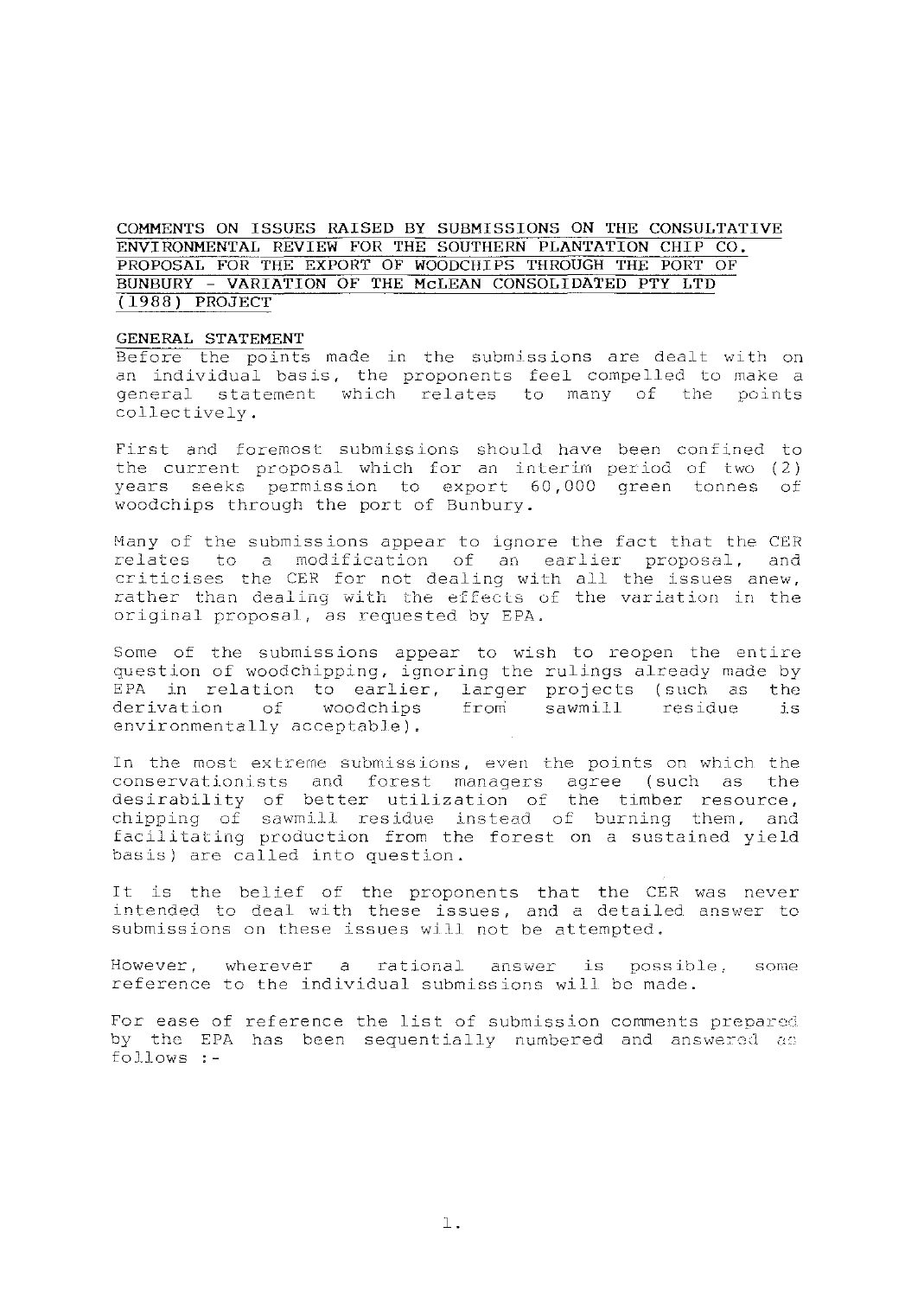**Carlos Contracto** 

#### l. PROPONENT

 $1.1$ 

"To grant any licence to a joint venture that involves a company with such poor prospects as TPS would be highly irresponsible. SPCC may not be able to meet its financial or environmental obligations through inadequate finance."

#### RESPONSE

The reference to TPS being an unsuitable partner in SPCC affecting that Company's ability to meet financial commitments is judging TPS on past performance and not this proposal. SPCC have the necessary licences and assured markets to trade profitably so the proposed joint venture is a viable operation in its own right. This joint venture is separate to both TPS and Whittakers as an operating company although each clearly have a direct interest.

#### 2. THE PROPOSAL: OBJECTIVE AND CHANGES

#### 2.1

"The claim that the proposal would permit SPCC to establish markets and gain export experience could be negated by the observalion that Whittakers could do this adequately, with its own 50,000m3 licence."

#### RESPONSE

It is conceded that superficially this appears to be a logical It is conceded that superficially this appears to be a rogical<br>argument until it is attempted to market the quantity of 50,000 tonnes per year. It is extremely difficult to 50,000 tonnes per year. It is extremely difficult to<br>establish a market on a contractual on going basis for such a small quantity of woodchips.

Furthermore it is necessary to market the full SPCC licenced quantity of 110.000 green tonnes per year to achieve maximum commercial viability irrespective of export port (i.e. Bunbury and Albany).

#### 2.2

"If the licence is granted and SPCC wants to extend it beyond two years, it almost certainly will be allowed to do so. Therefore it should be evaluated as a firm proposal and not just a variation of the 1988 proposal.''

#### RESPONSE

This is purely unqualified assumption. The proponent is patently aware that if granted the term is two (2) years and any extension to this period will be subject to further assessment by EPA. The type of assessment will be dictated by that Authority.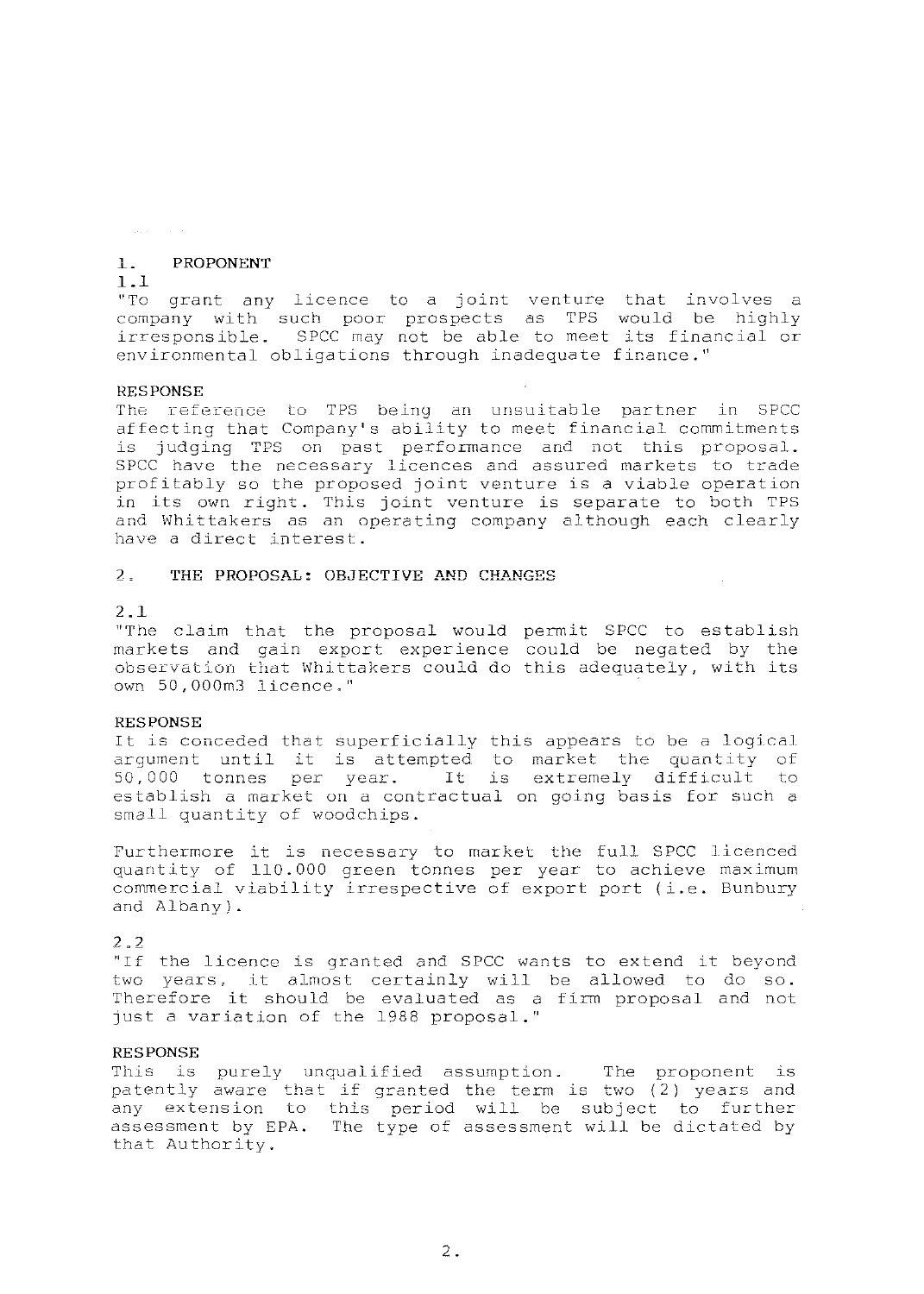#### 2.3

"SPCC appears to want several options at its disposal: to export all its chips through Bunbury, to export through Bunbury and Albany, or to export through Albany."

#### RESPONSE

The main aim behind this proposal is to create the ability to ship woodchips through the port of Albany which in itself should prove to be a major inducement to establish plantations on private property in the region. The current proposal does on private property in the region. The carrent proposar acce examine it more thoroughly and to develop capital for it. Are<br>the critics opposed to afforestation of farmland? Is it a the critics opposed to afforestation of farmland? crime to have more than one option under consideration?

#### 2.4

...<br>"It is clear that the proponent foresees the possibility of transport through Albuny being uneconomical. In this case, what will happen to this project or the original project? will the McLean Consolidated Pty Ltd (1988) project be scrapped, or will this amended project replace the original?''

#### RESPONSE

At this stage it is not clear that the export of chips through At this stage it is not clear that the export of chips<br>Albany is economic or not. If it is proven by further Albany is economic of not. If it is proven by further<br>over the next two years that it is economic to ship Albany existing approval to do so will be implemented. studies through

On the formation of SPCC the economic viability of exporting through Albany as outlined in the NOI was challenged and as the McLean Consolidated Pty Ltd proposal was assessed under a differenl corporate structure it is only proper for SPCC to arriclent corporate stracture it is only proper for site to all partners hence this CER.

#### 2.5

''The statement that the export of woodchips by SPCC over the two year period will contribute to the capital for the possible future Albany proposal is at variance with the observation in 4.1 that the current proposal will provide the capital. Which statement is correct?"

#### RESPONSE

It is impossible to assess at this juncture exactly how much profit will accrue from the proposal therefore it is difficult to exactly predict how much in excess of assessment cost will be available to actually fund Albany export facilities.

#### 2.6

''There is a major change in the proposal, which the proponent evades completely: that production of woodchips would be based at Whittakers' Greenbushes mill."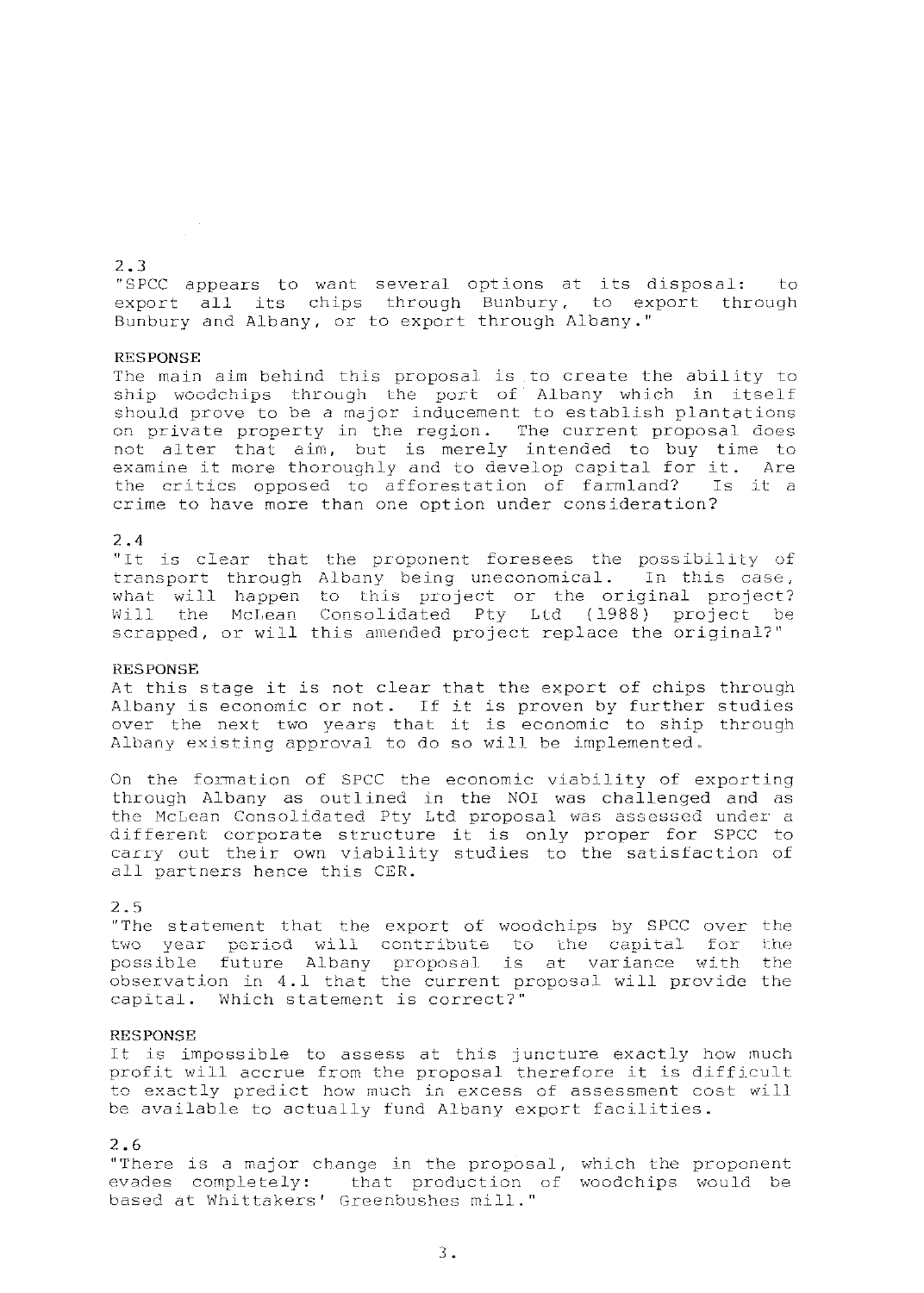#### RESPONSE

The production of woodchips at Whittakers' Greenbushes mill is a part of that Company's 50,000 tonnes approved proposal and<br>therefore not relevant directly to this proposal. It is therefore not relevant directly to this proposal. agreed that any Greenbushes production would become part of SPCC 110,000 tonnes export target but it must be appreciated that it is not a part of this proposal to export 60,000 tonnes through Bunbury.

Fuller utilization of ruffer utilization of  $\lim_{T \to 0} \lim_{n \to \infty} \lim_{n \to \infty} \lim_{n \to \infty} \lim_{n \to \infty} \frac{1}{n}$ sawmill, is not environmentally adverse. All the clittes<br>suggesting that it be burnt at the sawmills, as had been done in the past? any sawmill waste, from whatever

#### 3. NEED FOR AND BENEFITS OF THE PROPOSAL

3.1<br>"Suggestions that" ''Suggestions that sending the product of poor resource management out of the country for a pittance in any way balances the financial or environmental cost of importing timber and timber products is specious in the extreme. <sup>1</sup> '

#### RESPONSE

This highly emotional statement is difficult to answer. The critics have failed to study, or at least to understand, the CALM strategy for better utilization of the forest resource,<br>and the arguments put forward in the CER, namely that the arguments put forward in development of markets for the by-products of sawing inferior quaLity logs is what makes better utilization of the forest resource and its renewal economically feasible.

However, it can be stated that even the by-products of this process, the woodchips, are not being sold for a pittance. The payments by WA woodchip industry to government bodies alone amounted to \$15 million in 1985-86 and the family income generated 1n the southwest region at this time was estimated at \$9-11 million.

''The statement that ''Any change in forest resource utilisation towards greater yield from lower quality logs is thus seen as beneficial to the forest" ( 2. 2) is challenged. It overlooks the increased loss of nutrients through the removal of more biomass; the increased soil compaction and soil disturbance through increased logging operations; and the increased exposure of the soil and regenerating vegetation to sun, wind, rain and frost through the removal of more tree cover."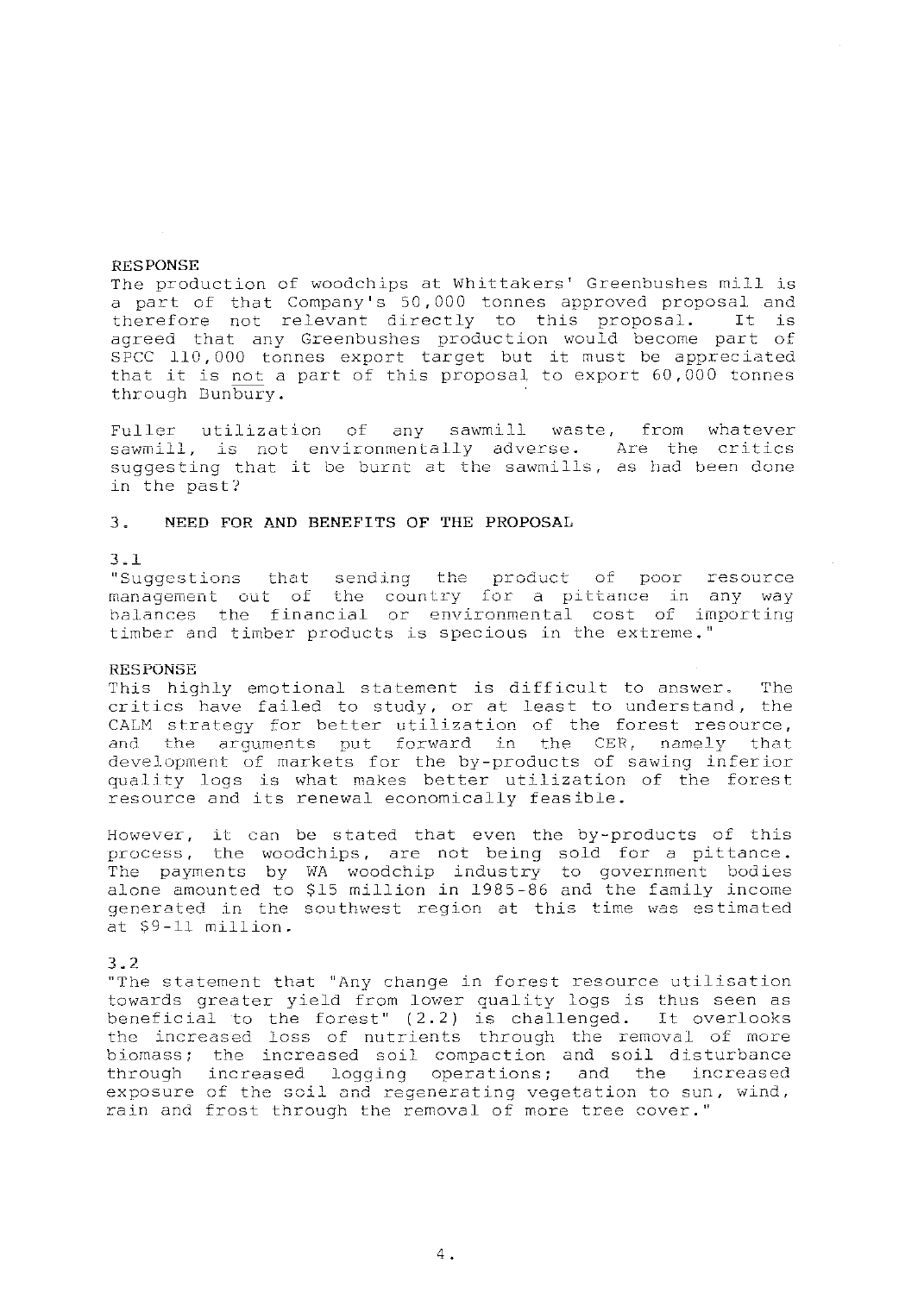#### RESPONSE

 $\mathcal{L}_{\text{max}}$  , where  $\mathcal{L}_{\text{max}}$ 

This statement demonstrates that the critics lack even the basic understanding of silvicultural operations, and merely repeat ideological statements. The bulk of the nutrients in the forest biomass is not contained in the wood suitable for<br>chipping, but in the leaves, small branches and bark. The chipping, but in the leaves, small branches and bark. amount removed in the sawlogs and chiplogs can be relatively readily and cheaply replaced by forest fertilisation. CSIRO readily and cheaply replaced by forest fertilisation. CSIRO<br>studies of the southern forests amply demonstrate that studies of the southern forests amply demonstrate<br>indigeneous legumes, which are an important part of legumes, which are an important part of the regeneration ecology, are very effective in replacing the most<br>volatile nutrient, the nitrogen. The additional disturbance volatile nutrient, the nitrogen. and exposure of the soil resulting from the harvesting of the marginal quality logs by an integrated logging operation is<br>preferable to the logging of a new forest area. The critics preferable to the logging of a new forest area. cannot demand better utilization of the forest resource and complain about its consequence at the same time.

#### $3.3$

"The proponent has done no homework on immediate traffic or social impacts, let alone any projection for two years hence."

#### RESPONSE

The proponent has correctly stated that the variation of the original proposal does not create any additional social or traffic impacts. In relation to the total social and economic framework of the southwest region these impacts are relatively minor but beneficial as stated in the CER.

#### 4. THE RESOURCE

#### 4.1

''The CER states that SPCC envisages that the required resource would be obtained from the auction sales of salvage logs from the normal logging operations of CALM within the region. Submissions have pointed out that CALM has suspended auctions of salvage sawlogs and now sells them only by tender."

#### RESPONSE

This statement does not relate to the present project.

If and when the Denmark mill produces 60,000 tonnes of wood chips the source of the resource for the 110,000 tonnes SPCC hopes to export is quite clearly outlined in  $"4.3.1$  Log Resource" of the CER. The reference to purchase by auction relates to "l.l Original Submission" of the CER which no longer applies.

Present resource has already been allocated to the sawmills and it is from their residues that the production of woodchips to satisfy this proposal will come.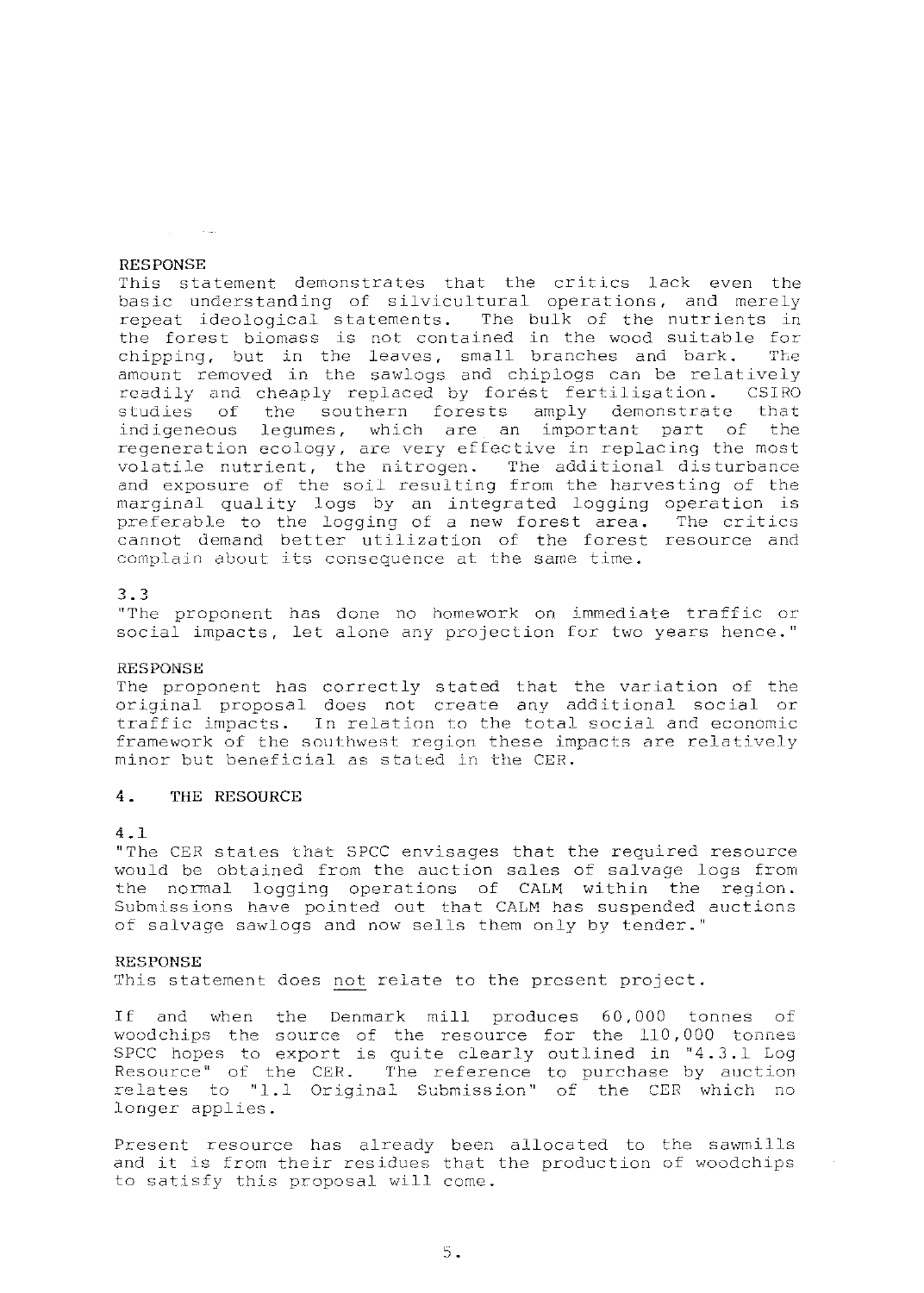### $\label{eq:1} \mathbb{E}_{\mathbf{z}}[\mathbf{x}^{\mathbf{X}}] \mathbb{E}_{\mathbf{z}}[\mathbf{x}^{\mathbf{X}}] = \mathbb{E}_{\mathbf{z}}[\mathbf{x}^{\mathbf{X}}]$

#### 4.2

"The veracity of the statement that ''no additional area of old growth forest will be logged quantity of woodchips produced new impacts are envisaged challenged." under this proposal, and the will be the same, therefore no in the forest" (4.3.1) is

#### RESPONSE

The statement whose veracity is questioned is that made by CALM, and carries a greater weight than an unsupported challenge from the critics.

 $4.3$ <br>"The ll0,000 tonnes that have already been, or will be allocated to Whittakers Ltd or others must of necessity come<br>from WACAP's current or potential supply. Therefore WACAP from WACAP's current or potential supply. Therefore WACAP<br>will now seek substitute sources for these chips. The main will now seek substitute sources for these chips. alternative sources are :

- take resource from private land logging and clearing operations;

- extract more marri logs from jarrah State Forests in the salinity risk zone of the Southern Forest Region;

extract more marri resource as part of higher intensity logging operations from the jarrah State Forests in the Central and Northern Forest Regions; and

accept lower quality chip logs from current logging operations and/or expanded regrowth thinning operations.

All four sources involve substantial environmental All four sources involve substantial environmental<br>considerations concerning particularly impacts on the jarrah forest ecosystem, which is already adversely affected by dieback disease and other ecological problems. None of these environmental considerations are considered in the CER."

#### RESPONSE

The statement is self evident that the responsibility for any decision is <u>not</u> the proponents. The decision to implement any action can only be made by CALM under the guidelines of the 1987 management strategies where State forests are concerned. Private property clearing can only be carr.ied out where licences to do have been issued by the Department of Agriculture. Submissions are placing on the proponent the onus to address issues that do not relate to the present proposal and furthermore which can only be resolved by CALM.

The most likely source of additional chips are lower quality logs from current integrated logging operations and small logs from regrowth thinning operations. Both of these have been ruled by EPA to be environmentally acceptable and in addition are silviculturaly beneficial.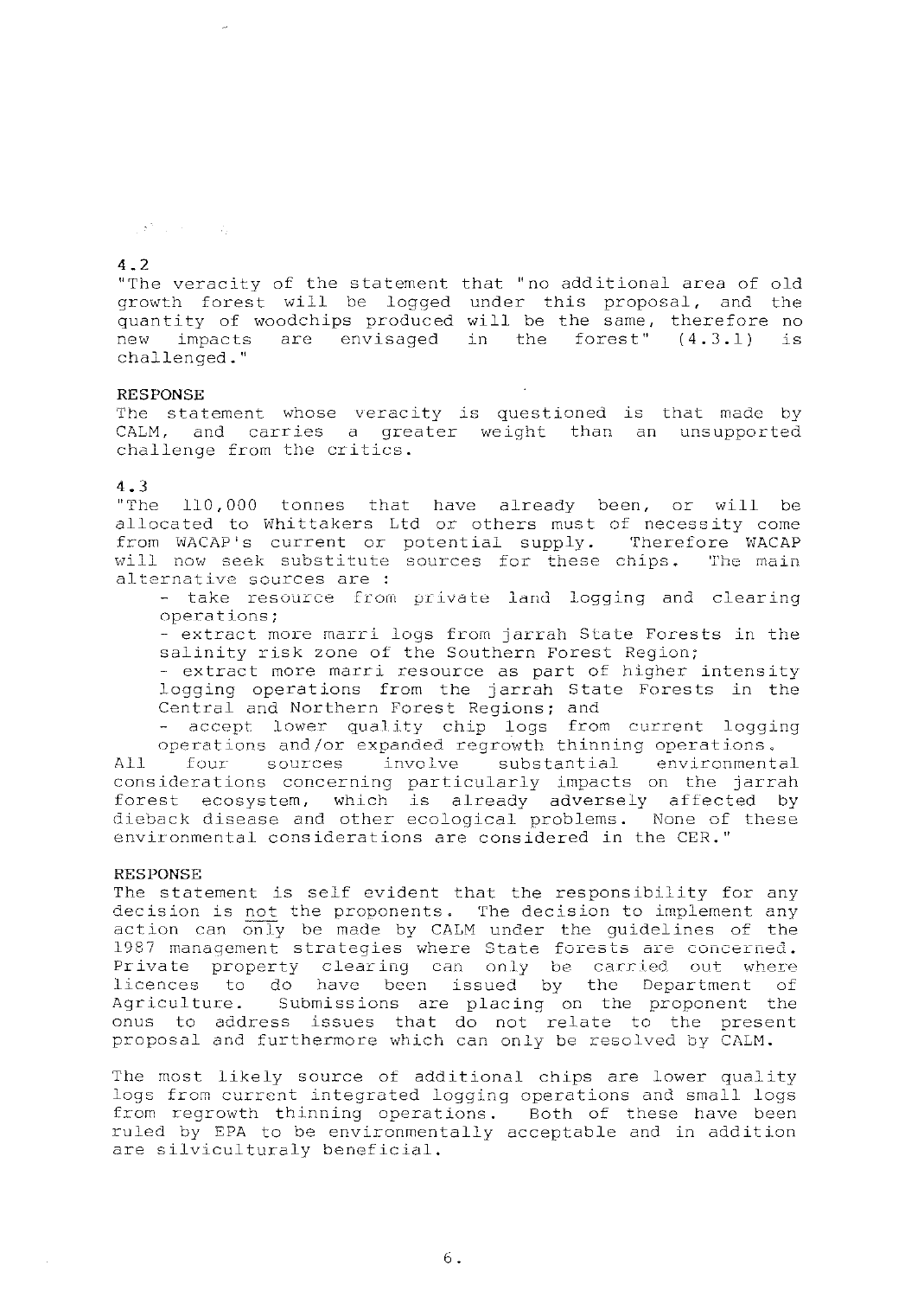#### 4.4

 $\label{eq:1} \frac{1}{\sqrt{2\pi}}\left(\frac{1}{\sqrt{2\pi}}\right)^{2/3}\frac{1}{\sqrt{2\pi}}\left(\frac{1}{\sqrt{2\pi}}\right)^{2/3}.$ 

"CALM is prepared to supply this expanded level of chip log supply not only because it is seeking to introduce much more intensive selection logging programmes in the Central Region and lower rainfall Southern jarrah forests but also because it is keen to expand the amount of royalties it obtains by providing additional logs for the expanded export woodchip industry."

#### RESPONSE

As in the case of 4.3 this submission is an unwarranted attack As in the case of 4.5 this submission is an unwarranted attack<br>on CALM, and it is not the proponent's role to answer the statement.

#### 4.5

<sup>11</sup> There is no acknowledgement in CALM's letter that: all the woodchips derived from sawmill residues obtained by WACAP would be diverted via Whittakcrs, and so the company will have capacity to expand its log based woodchipping operations."

#### RESPONSE

The limits to log uptake by WACAP are set by CALM's timber strategy and cannot be altered for the sake of, or as the consequence of, this proposal. If the additional material is derived from fuller utilization of sawmill waste or more timely thinning operations, who is the loser?

#### 4.6

"Additional log extraction will cause unacceptable environmental impacts and would contravene stated government policy of phasing out wood chipping based on State Forests. The main environmental impacts would be felt on the Central and Northern Region State jarrah forests as well as privately owned land."

#### **RESPONSE**

In this, as in many other submissions, the critics assume the role of the prosecutor and the judge, by setting up unwarranted accusations and then certifying them as true. This submission is particularly irrelevant to the proposal, as the bulk of the Central Region and all of the Northern Forest Region are far beyond any likely effect of this proposal.<br>Under EPA recommendations on the woodchip industry the recommendations on the woodchip industry the<br>f private forest is to be permitted only if clearing of private forest is to authorised by the Minister of the Environment, and does not come under the jurisdiction of CALM. Further EPA recommended limits on the expansion of intensive harvesting outside of the Southern Forests Region without environmental review being undertaken.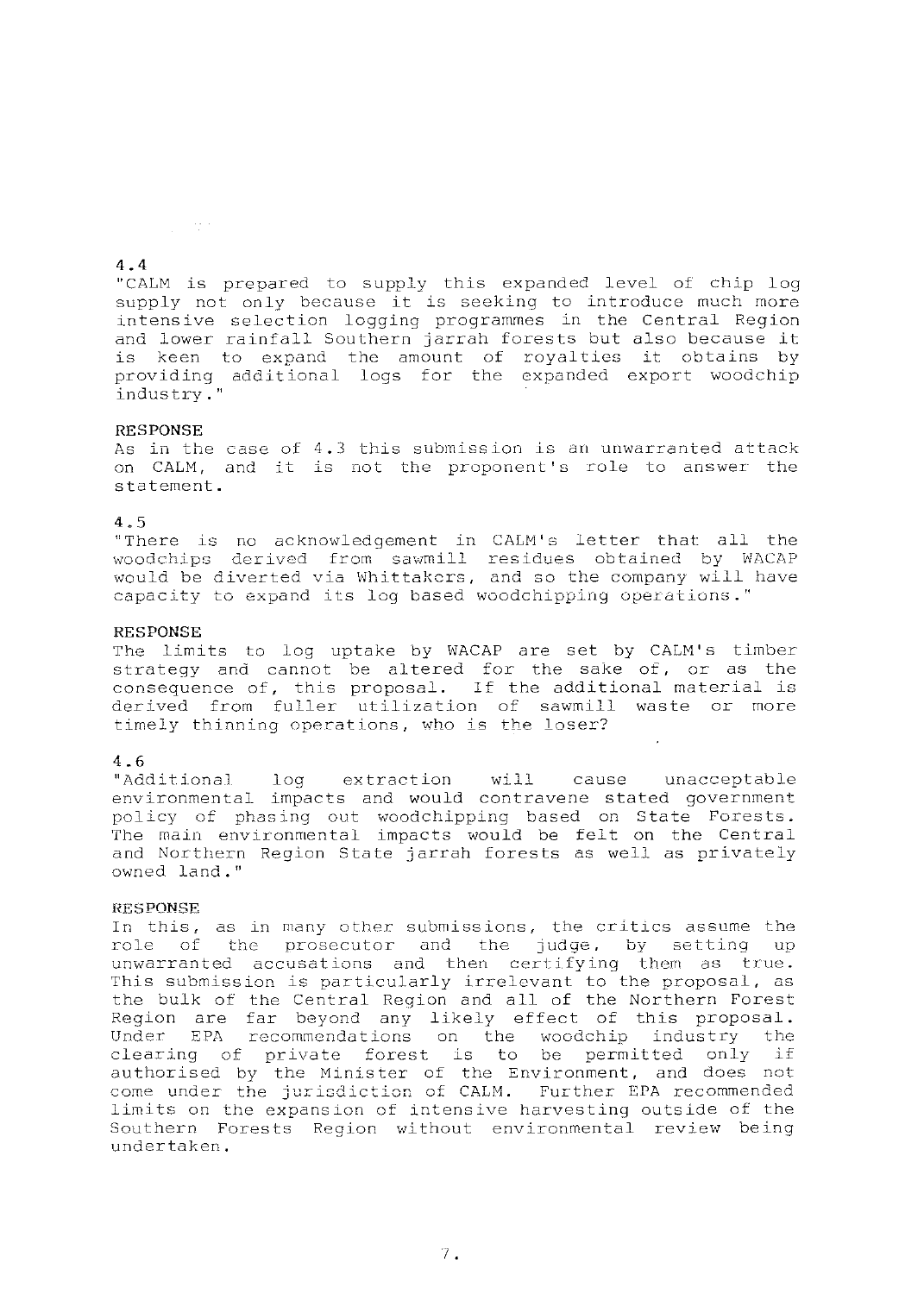#### 4.7

 $\sim$  erg s  $^{-1}$ 

"No arguments are provided to support the observation that other Southwest sawmills will sell their chips to SPCC, rather than direct to Bunnings. What are the resource implications if the other mills do not supply? Will resources be denied to<br>SPCC if the project viability is dependent on them? Given SPCC if the project viability is dependent on them? that these questions are not answered and that a market has yet to be secured by SPCC, where is the justification for the proposal?"

#### **RESPONSE**

The larger mills (including Bunnings) have indicated<br>willingness to sell to SPCC and providing pricing and willingness to sell to SPCC and providing pricing and transport costs are kept in line with the CPI there is no reason to suggest that the smaller mills will not do so. As pointed out in 4.5 above there is a surplus of resource so all mills do not have to sell to SPCC for them to purchase required quantities. The other points raised here therefore become irrelevant.

#### 4.8

"Should SPCC not be able to obtain the required quantity of woodchips from the proposed source, it will be tempted to meet its quota from other sources, for example by chipping whole logs, and/or obtaining sawlogs and/or chiplogs from private<br>property. Since supervision and enforcement of logging and Since supervision and enforcement of logging and milling activities in WA are minimal, SPCC could breach the conditions of its licence and either no-one know or no-one would take any action."

#### RESPONSE

Largely answered by 4. 7 above. It is ludicrous to suggest that SPCC would jeopardise any licence as hard to obtain as this simple proposal has proven to be by breaching the rigid conditions imposed.

In addition, this submission demonstrates a deplorable<br>ignorance of forestry conditions in WA. On world standards, ignorance of forestry conditions in WA. the supervision of forestry operations in WA is thorough.

The accounting system will be based on the mills from whom woodchips are purchased providing SPCC with the following information each calendar month :-

- 1. The intake of saw logs from private property.<br>2. The intake of whole logs from any sourc
- The intake of whole logs from any source which are completely converted into woodchips.
- 3. The percentage woodchip recovery from 1. & 2. above.

Woodchips processed from either 1 or 2 above can not purchased by SPCC and the mills concerned will have negotiate directly with WACAP where these are involved. be to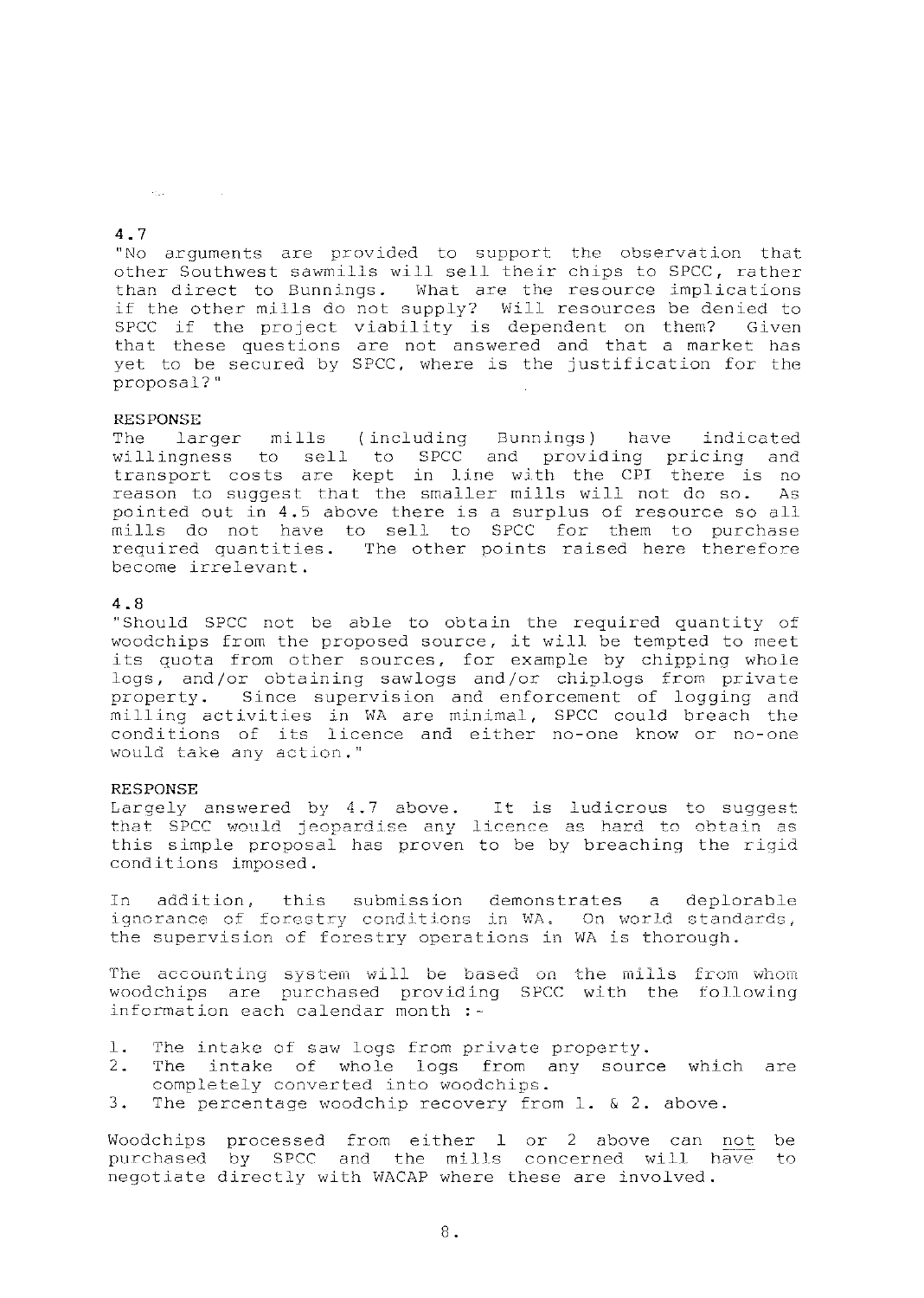Confidentiality of not allow CALM to the information supplied by the mills does provide SPCC with any of this information relative to mill performance. However CALM will verify all aspects of SPCC's accounting system on the request of EPA.

Mr. D. Keene of CALM has provided the information on which this response is based.

#### 4.9

 $\sim 10^{-1}$ 

"The undertaking that no logs whatsoever will be accepted from private property will be very difficult, if not impossible to<br>monitor. There is no restriction on other sawmills taking There is no restriction on other sawmills taking logs from private property, either where clearing has been approved by the Commissioner for soil conservation as well as otherwise. The proponent is asked for a commitment that if it can be shown that it has accepted logs frorn private forests in breach of operation." their undertaking, it will close down the

#### RESPONSE

Answered by 4.8. However it is reiterated that most of the points raised are controlled by the recovery information points farsed are concremed by the recovery information<br>normally supplied by all mills to CALM on a six monthly basis.

### 4.10

"There are two conflicting statements in the CER: "No woodchips will be derived directly from logs from crown land" and "All woodchips purchased by SPCC for export under this proposal will be derived from residue of sawlogs from Crown  $land,"(5.0)$ . Which is the case?"

#### RESPONSE

KLOIOWOL<br>It is quite clear from the CER that "All woodchips purchased by SPCC for export under this proposal will be derived from residues of sawlogs from Crown land" and therefore statement "No from Crown woodchips will be derived o woodcnips will be defived <u>difectly</u><br>land" is equally correct. In other from words proposal will only woodchips. equally purchase sawmill residue converted the logs the into

The confusion arises purely from the fact that the CER omitted to include the words "ANY WHOLE" between the words "FROM" and "LOGS" in the second quotation above.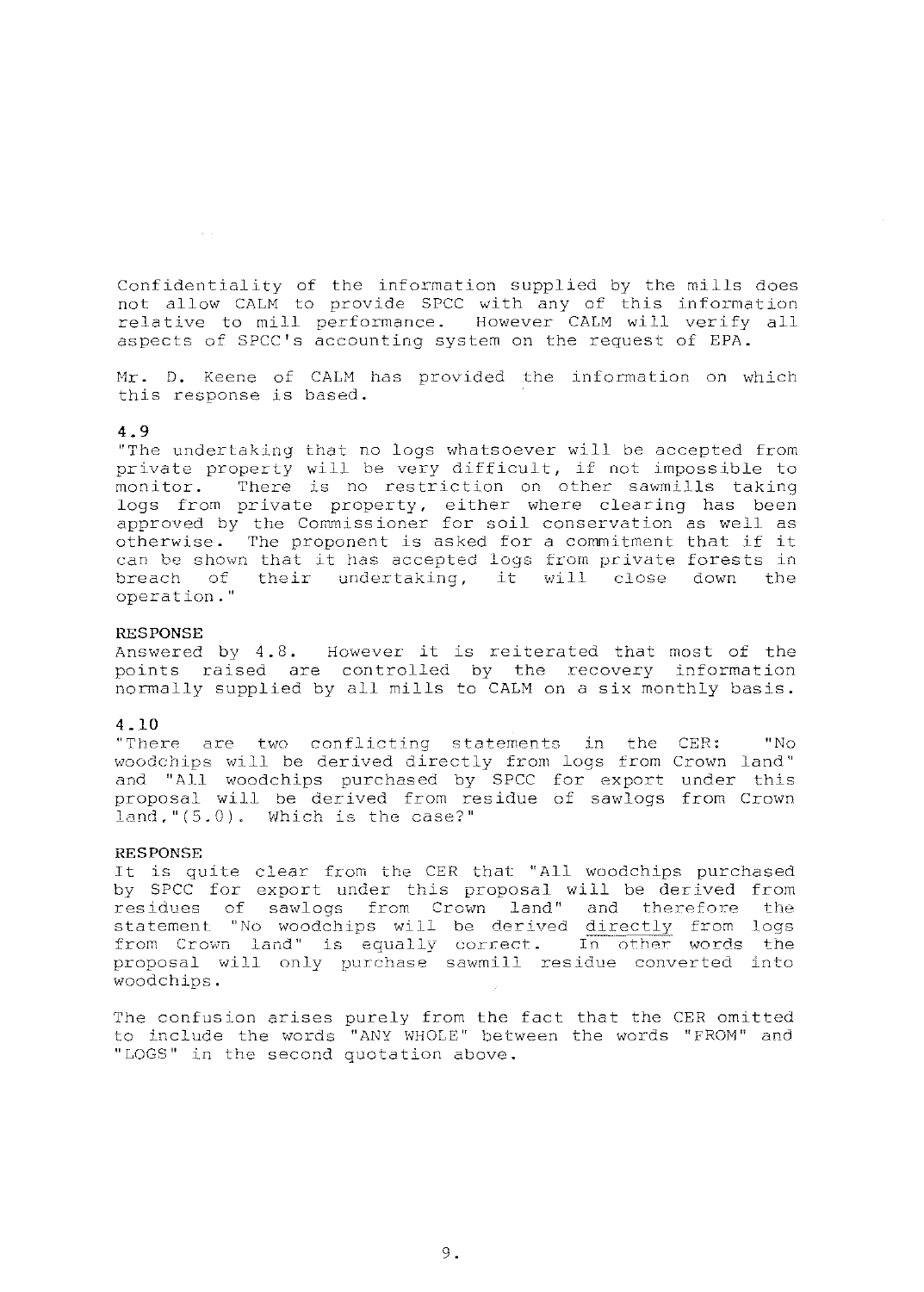#### 4.ll

"The statement that "the need for silvicultural treatment of the karri-marri forest to achieve satisfactory regeneration and subsequent growth has long been recognised" is misleading (2.2). It clearly applies to mixed karri-marri forest, but the 'silvicultural treatment' is equally applied to pure karri<br>forest. The proponent and CALM conveniently overlook this The proponent and CALM conveniently overlook this fact when discussing karri regeneration, clearfelling and woodchipping operations such as this proposal, which could not exist without clearfelling."

#### RESPONSE

There is nothing misleading about the statement, whether it is applied to karri-marri or pure karri forest. In production applied to karri-marri or pure karri forest. forest, which is where silviculture takes place, regeneration and subsequent growth are invariably improved by appropriate silvicultural treatment. The submission is also erroneous in assuming that woodchips could not be obtained by selective cutting - this is in fact what happens in thinning operations in young karri regrowth stands. The chief failure of the critics of woodchipping is in not recognising that, in WA at least, it is a tool of forest management rather than an end in itself.

# $4.12$ <br>"The

statement that "Australia is already experiencing a shortage of sawn timber"  $(4.1)$  is challenged. WA sawn shortage of sawn timper (4.1) is charlenged. WA sawn<br>hardwoods, including sleepers, are still exported both hardwoods, including sleepers, are still exported both<br>interstate and overseas. It would appear that the quantity of sawn timber and sawn timber products imported into Wn is balanced by the quantity of sawn timber and sawn timber products exported."

#### RESPONSE

This submission lacks understanding of the economics of timber trade and wood utilization. Australia is a net timber importer and is increasingly becoming so. Whilst it is true that the level of timber imports into WA is less than in some Eastern States (6.74% of total consumption in 1982 compared to 35.96% into NSW), we are still a part of Australia, and we do import sawn timber. The export of sleepers and other sawn The export of sleepers and other sawn hardwoods is economically sound, and only partially offsets<br>the import of other timber products. As should be other timber products. As should be<br>Lised by the environmental movement, the increasingly realised by the environmental movement, blocking of timber utilization under controlled conditions in Australia tends to transfer the demand to third world countries with much less stringent control of logging countries with much less st<br>operations in their rainforests.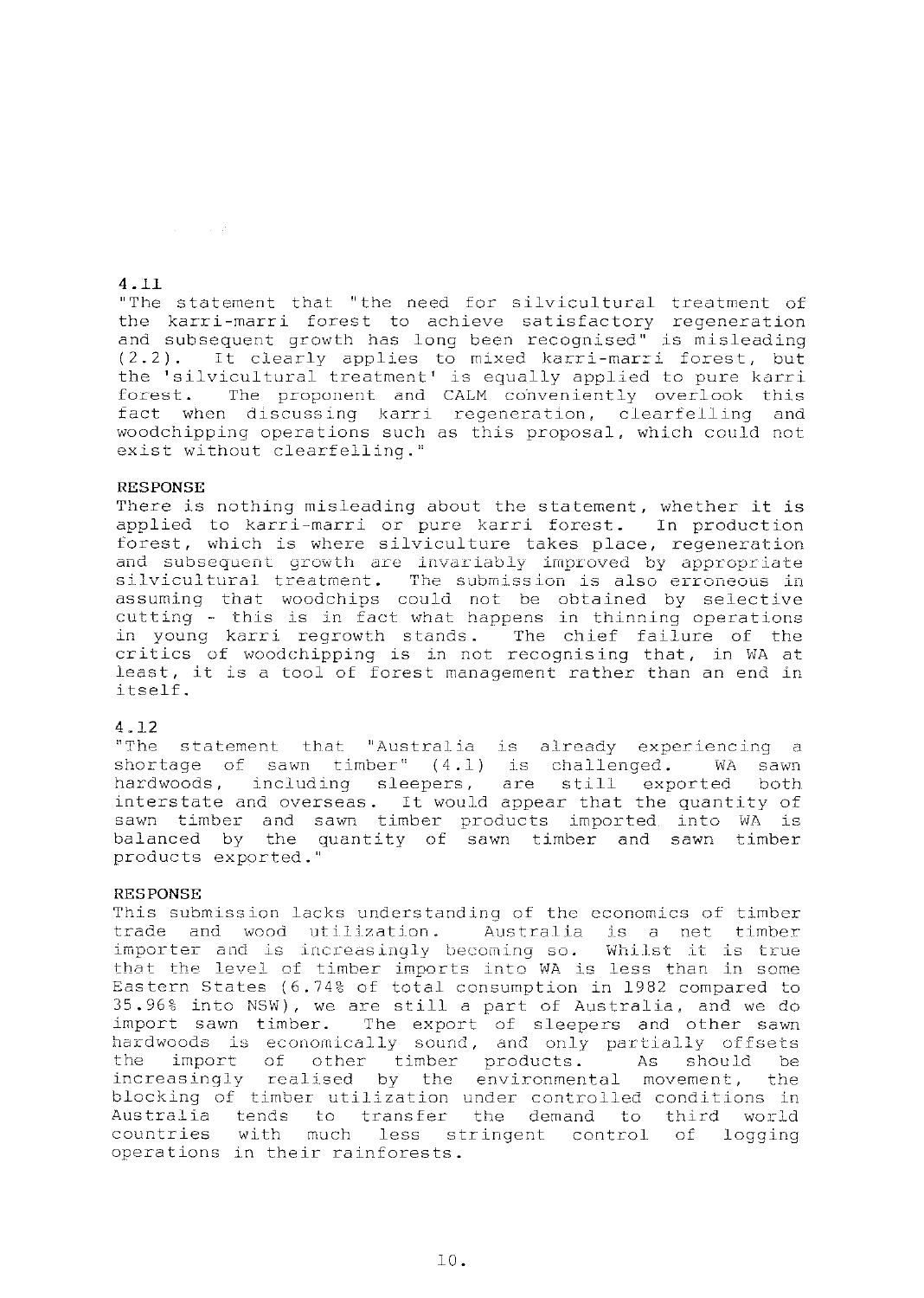#### 4 .l3

"What is the difference in weight/volume between green chips and bone-dry chips? Will more than the nominated 100,000m3 of resource be needed to compensate for weight loss in the product?"

#### RESPONSE

The question has no relevance as the licence, if granted, will be for 60,000 green tonnes into the stockpile calculated from weighbridge dockets.

#### 5. TRANSPORT

#### 5.l(a)

''Access to the mill is located on a dangerous section of South Coast Highway. A "slow vehicle lane" should be provided on the South Coast Highway at this location to eliminate traffic conflict."

#### S.l(b)

"Haulage of sawdust and woodchips should not be permitted through the Denmark town centre."

#### RESPONSE

#### 5.l(a)

The western access to the mill is as stated but under the CER no lncrease in milling activities at Denmark is contemplated and as no request by the Main Roads Department has been<br>received by Whittakers to change the present traffic received by Whittakers to change arrangements no immediate change is envisaged.

#### RESPONSE

#### S.l(b)

The haulage of woodchips and sawdust through Denmark is unavoidable if the least impact on traffic is desired. The and readers in the reader impact on craftic is accreated. The<br>present routing is preferable to using South Coast and South Western Highways. Again SPCC can only dictate routing of woodchip vehicles as sawdust transport is under the control of Whittakers.

 $5.2$ <br>The CER suggests negligible, or even beneficial, without actually establishing what, or where they will occur. Indeed, because some of the that environmental impacts will be traffic impacts associated with the original project would be deferred for two years or more, the CER claims the project will have 'beneficial transport impacts'. This is twisted and untenable logic indeed."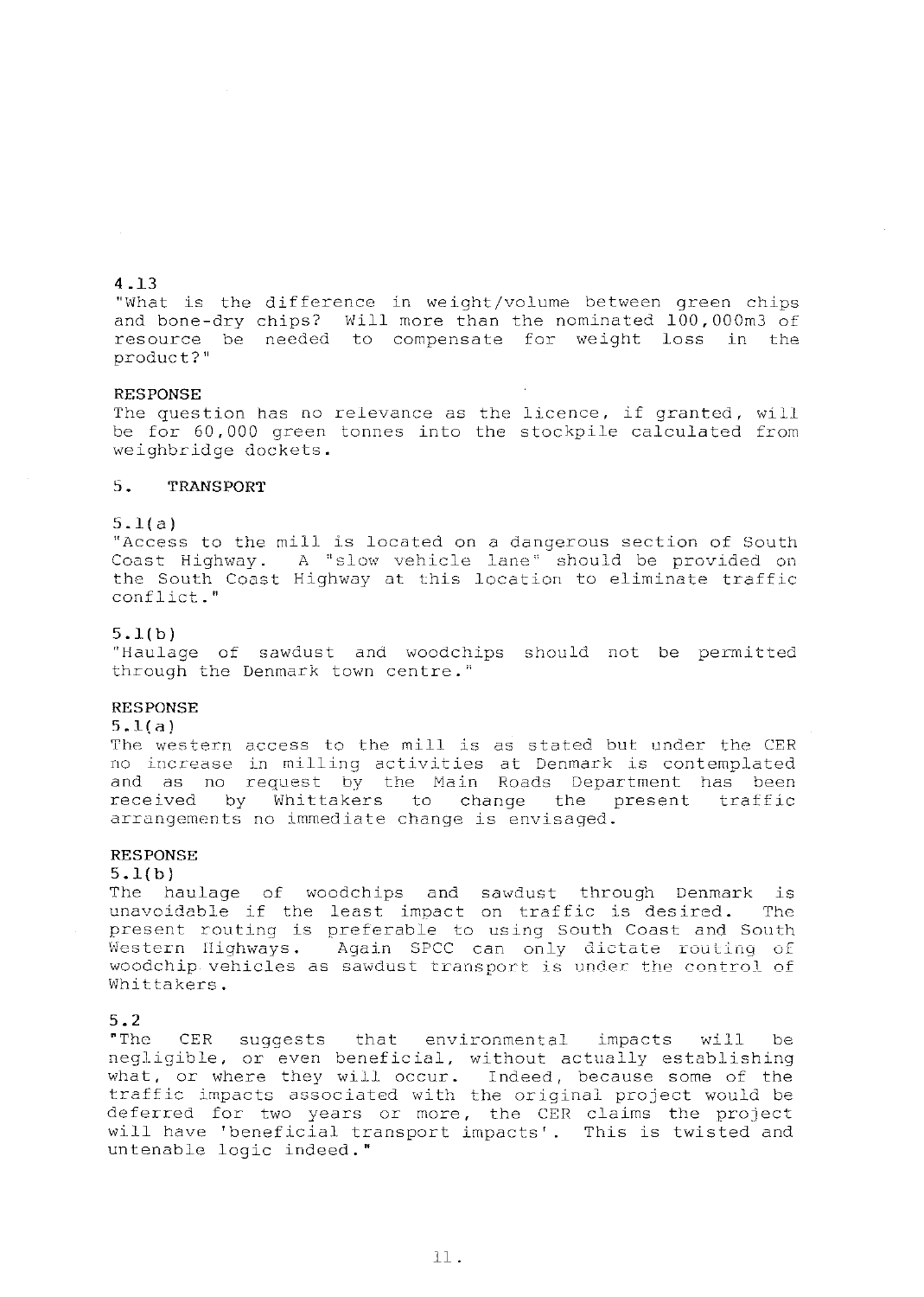#### RESPONSE

This submission again arises out of the failure or unwillingness to recognise the purpose of the CER, namely to compare the impact of the modified proposal with the impact of the original proposal. The original proposal would have entailed routing of all chip movements through Denmark and Albany along the South Coast Highway, to which there was a strong and vocal local opposition. The modified proposal will transport chips along routes which already carry this type and volume of traffic, and to that extent its impact will be less. The comparison did not refer to no woodchip traffic at all.

#### 5.3

"There will inevitably be an increased number of trucks on roads in the south-west as a result of the proposal. The two options for the transport should be more specific and of chips as outlined in the CER the impacts examined in detail."

#### RESPONSE

This proposal will not result in a change in the current mode and scale of transport of woodchips to the port of Bunbury.

#### 5.4

"If the current five trucks per day are not going to increase, is it because the Denmark mill will not produce any more woodchips than it does currently? If so, where is the purpose in expanding the Denmark mill, unless the company intends to increase production at some time in the two year time frame?"

#### RESPONSE

Under this proposal the Denmark mill will not produce a greater volume of woodchips than it now does. One of the<br>purposes of this proposal is to allow Whittakers the purposes of this proposal opportunity to study the viability of increasing woodchip production at the Denmark mill after the two year period of this proposal.

#### 5.5

"There is no mention of a bypass road, supported previously by Whittakers, or of the company's commitment to realign Cussons Road, or of providing a filter lane at the western approach to the mill."

#### **RESPONSE**

All of these aspects are not applicable to this proposal but are purely related to the operation of the Denmark mill. See are purely related to the operation of the Denmark mill. S.l(a) in relation to the second point.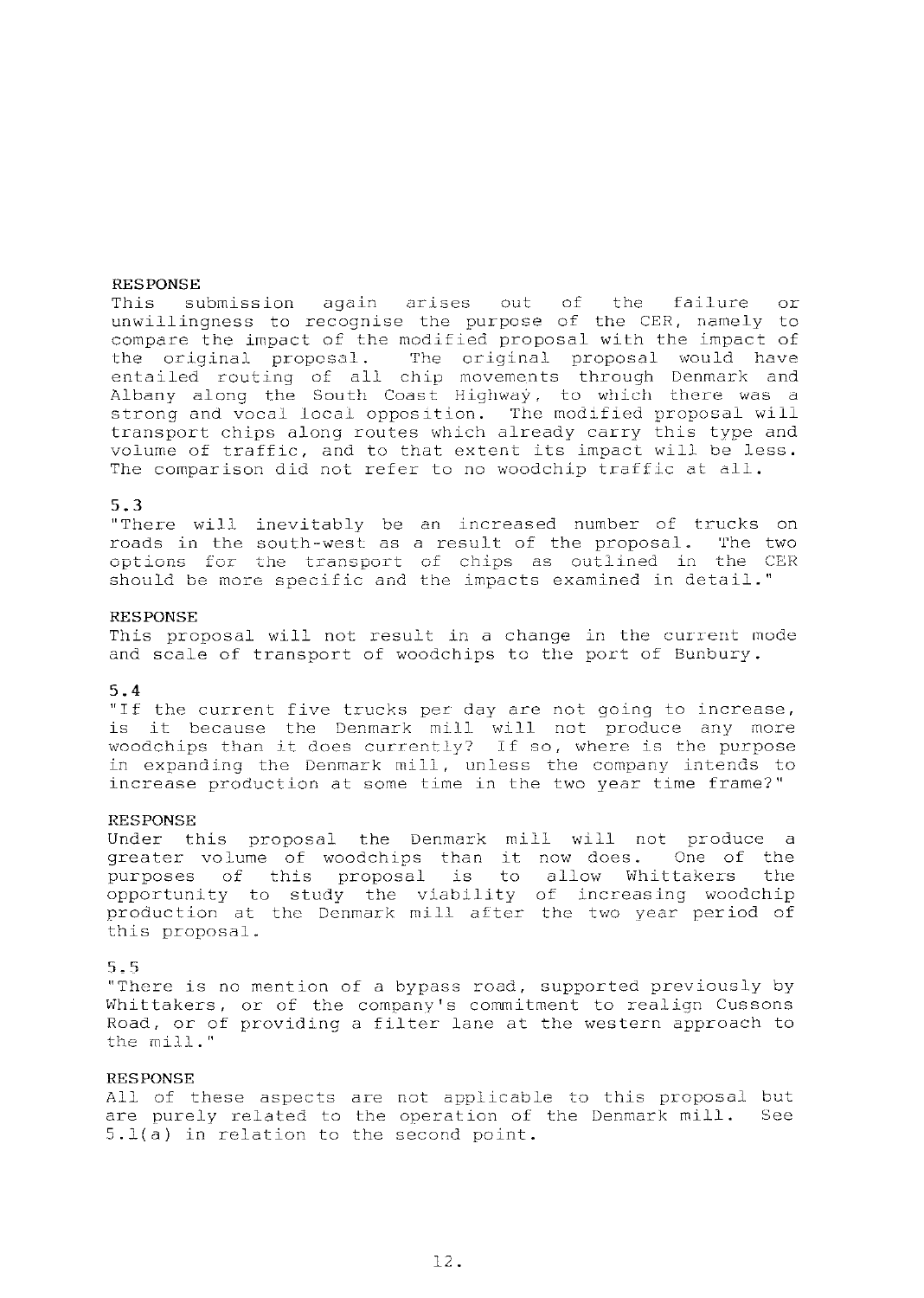$\label{eq:1} \lim_{\varepsilon\to 0} \delta \, d \, d^{\frac{1}{2} + \frac{1}{2}} \, \bigg\vert_{\mathcal{L}^1}$ 

#### 5.6

"Will chip trucks continue to use Muir highway, via the Denmark townsite, or go back along South Coast Highway?"

#### RESPONSE

The current woodchip transport route from Denmark to Bunbury will be retained throughout the two year period of this proposal i.e. using Muir Highway. The South Coast route would only be used if the Muir Highway were for some reason unusable.

#### 5.7

"A commitment by McLean was that "the company will establish transport routes in consultation with, and to the satisfaction<br>of, the Main Roads Department and local authorities". There of, the Main Roads Department and local authorities". There are no such commitments in the current document."

#### RESPONSE

As all transport requirements to satisfy this proposal are already in place the proponent does not see the need to enter into any consultation.

#### 6. INTEGRATED SAWMILL/CHIPMILL

#### 6.1

"SPCC 's intention to expand the capacity of the mill ( 4. 3. 7) is in direct contradiction with an undertaking of McLeans NOI (p24) that no expansion would occur."

#### **RESPONSE**

SPCC have no interest in the Denmark mill and any expanslon would be carried out by Whittakers. During the two year term of this proposal no expansion will occur as a result of it.

#### **6 .. 2**

"Is the Denmark mill going to be modified for this project?<br>If, as stated in 1.1, the McLean proposal required in 1.1, the McLean proposal modifications to the Denmark mill and SPCC has an undertaking from CALM that the former McLean resource will be made available, the proponent appears bound to make the same modifications, yet section 3.3 of the CER points only to evaluation of restructuring of the mill."

#### RESPONSE

The mill will not be modified for this proposal.

### 6.3

"There is no discussion or explanation of any proposed modification to the millsite drainage, improvements being a condition of its licence." despite such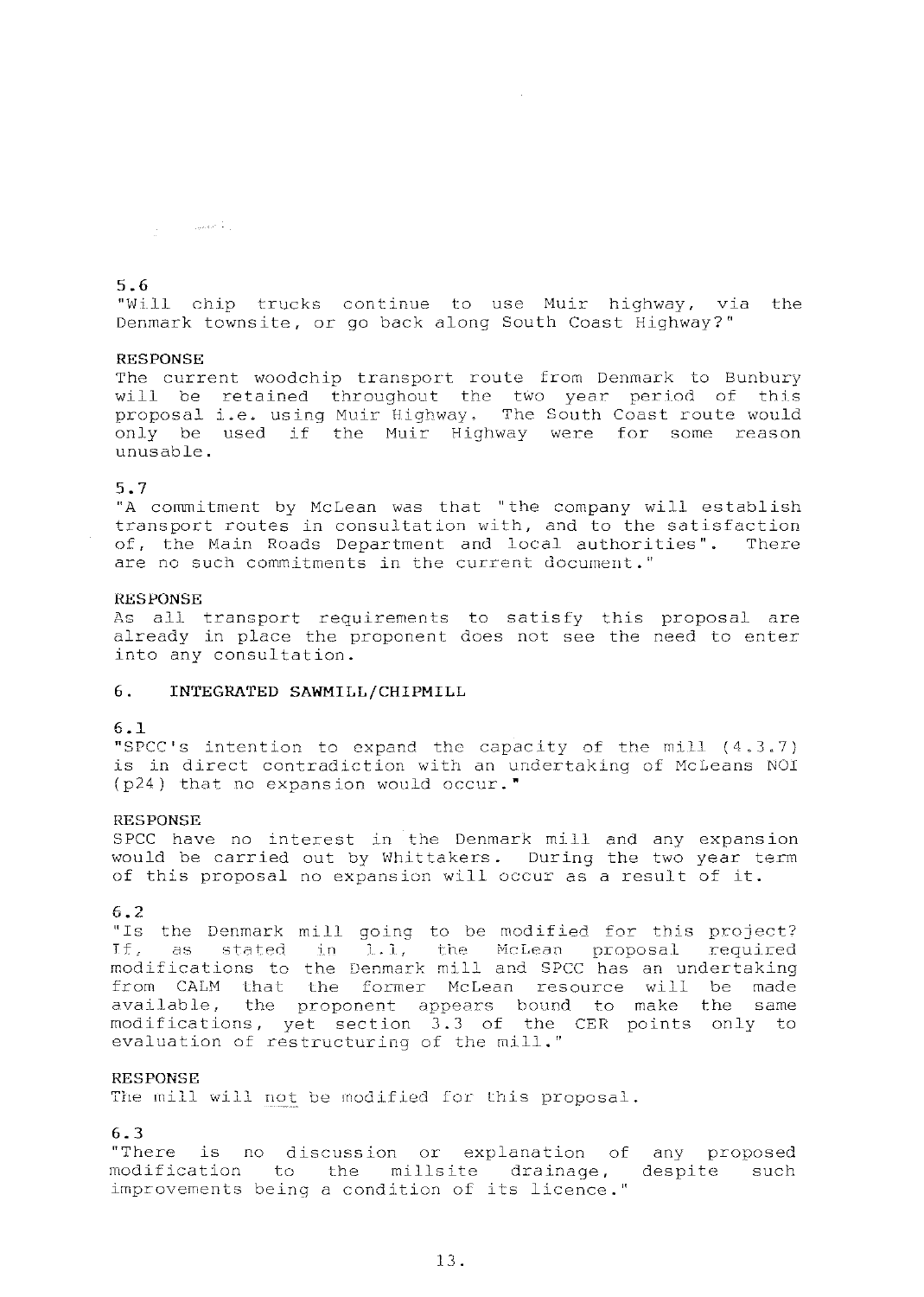#### RESPONSE

 $\sim 10^{11}$  and  $\sim 10^{11}$ 

The mill operates under a ljcence from the EPA. Drainage is a specific condition of this licence.

#### 6.4

"There is no mention of chipper operations in the CER.''

#### RESPONSE

Chipper operations will not alter in the two year period as a consequence of this proposal so "no mention'' of it was made in the CER.

#### 6.5

"No information is provided in the CER with regard to sawdust. Is it that:

- additional sawdust will be dumped in the forest above the **mill;** 

- a change from first grade to salvage grade logs will increase the amount of sawing at the mill, and thus replace sawdust waste with woodchips which will be transported to buyers and thus add to the number of trucks carting from the mill; or

- less timber will actually be carted to the mill?''

#### RESPONSE

Sawdust will remain at approximately the current level as no alteration in mill throughput will occur in the two (2) year period of this proposal.

### 6.6

''Woodchipper operations should be limited to between the hours of 7am and Spm Monday to Friday.''

#### RESPONSE

Woodchip production times are a condition of the EPA licence to operate the mill under the appropriate noise clause.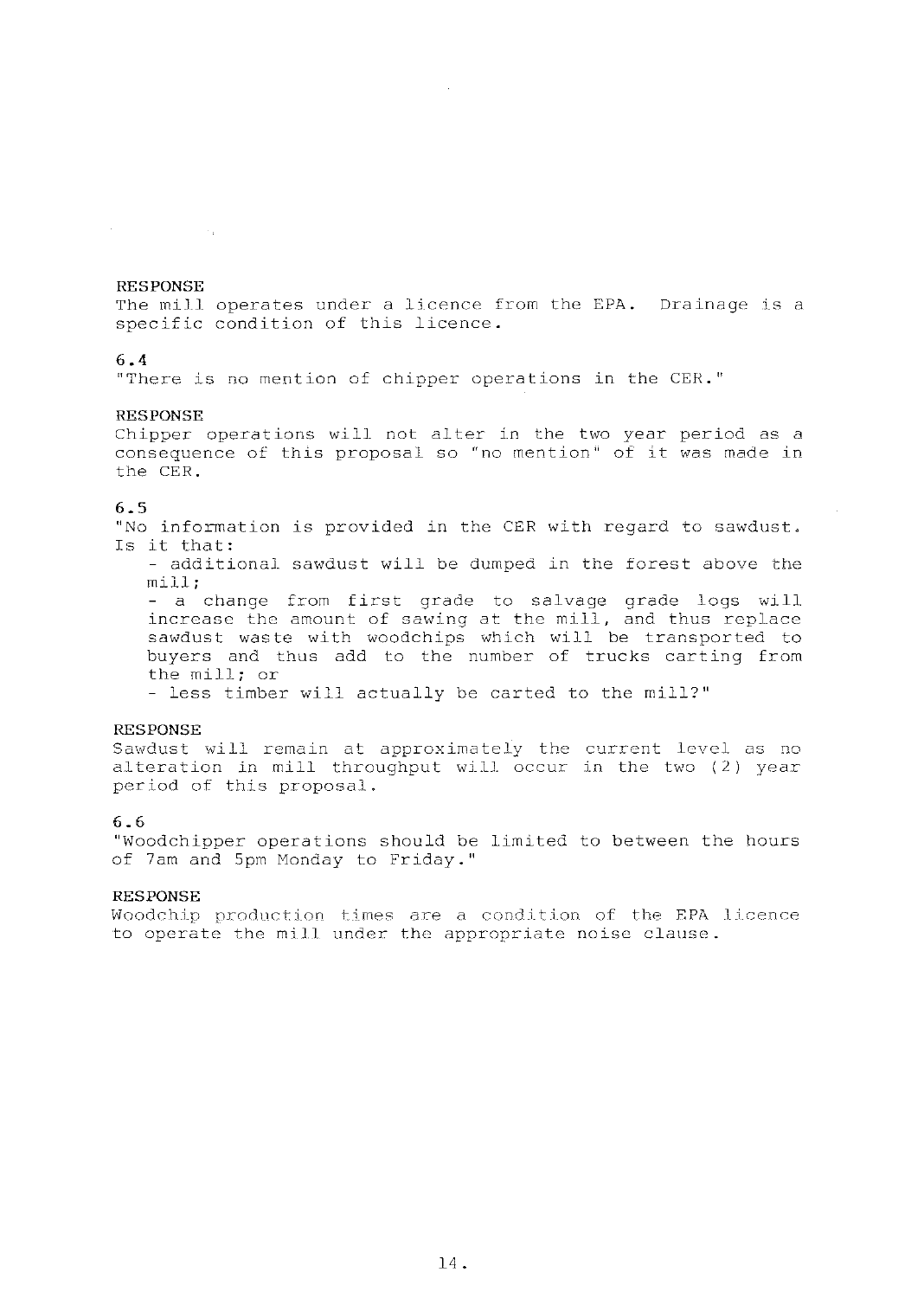$z_{1},\ldots z_{n}$  is  $\beta_{n}^{(1)}$  ,  $\beta_{n}^{(2)}$  . ( )  $\beta_{n}^{(2)}$ 

#### 7. PORT OPERATION

#### 7.1

"The greater usage of existing facilities is seen as being economically beneficial. If a decision is made during the interim proposal to go ahead with a facility at Albany will it be based on it being not economically beneficial?"

#### RESPONSE

This statement clearly refers to the Port of Bunbury. installations are already in place and their greater use will reduce the unit cost of maintenance and operation. AlJ

There is no possibility of export through Albany **occurring** in the two (2) year period of this proposal so the comment is irrelevant. Any decision to go ahead with the Albany facilities will be made solely on the grounds of being ''economically beneficial''.

#### 8. AESTHETICS

#### 8.1

"To the company's credit much of the accumulated machinery and debris exposed to the South Coast Highway at the Denmark mill since 1966 has been removed."

#### RESPONSE

Whittakers appreciate the favourable comment regarding the clean up of the Denmark mill site.

#### 8.2

''Whittakers Denmark present reasonable operation has been accepted, but any increased volume would be strongly opposed by the community."

#### RESPONSE

During the two (2) year term of this proposal there will be no increase in volume processed at the Denmark mill on account of it.

### 9. COMMENTS ON THE CER DOCUMENT

#### 9.1

"The document does not contain adequate information on which to make an assessment of the modified project impacts. It is vague on a number of points, contradictory, and contains statements which are not based on any quantity or qualitative assessment."

#### RESPONSE

The proponent disagrees with this statement as the CER quite adequately covers all aspects associated with the proposal. It is quite specific on all relevant points.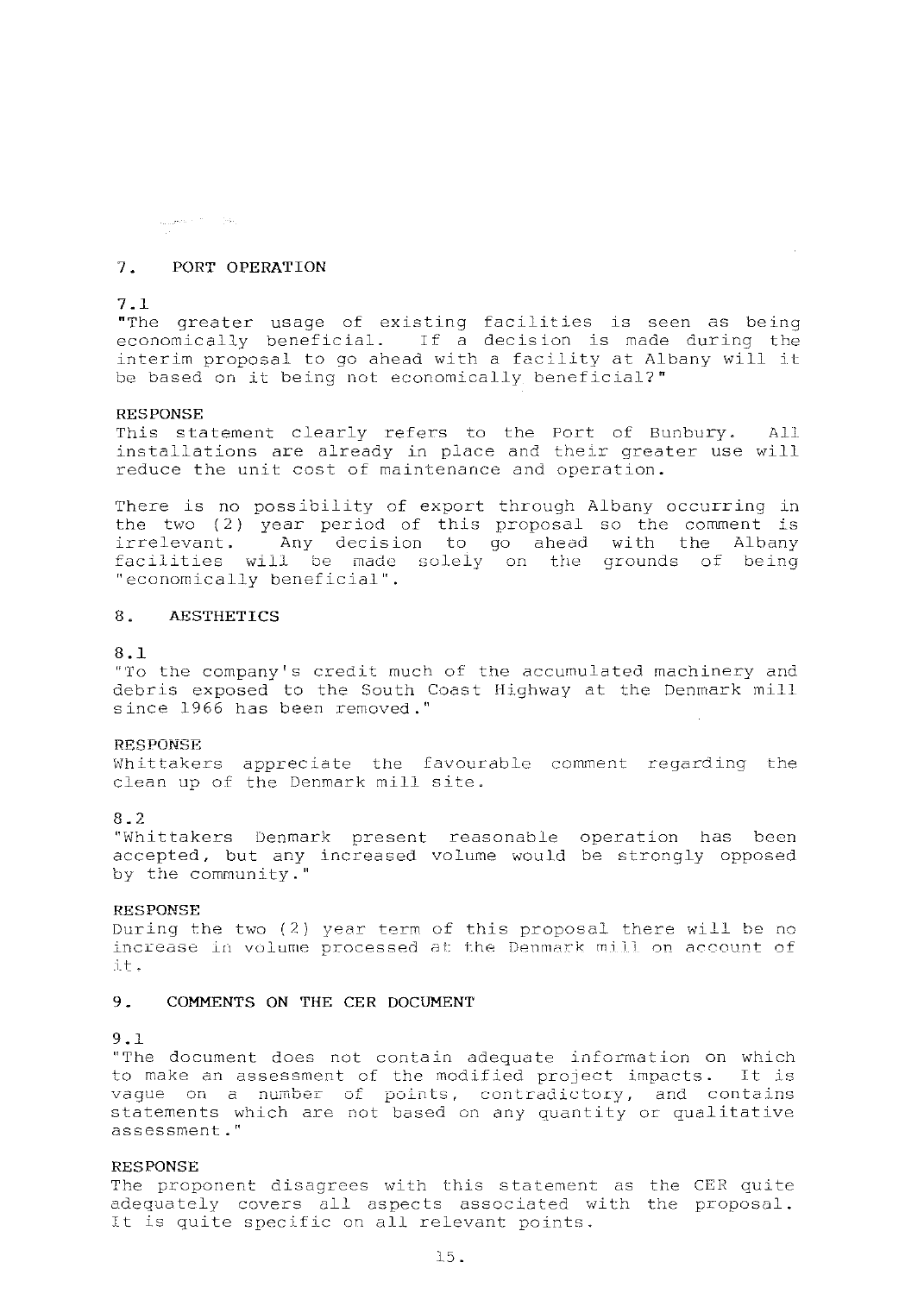Most of the so-called contradictions and deficiencies have been shown above to arise out of the critics' failure to understand the purpose of the CER document, and their attempt to fit everything into a narrow 'hands-off' concept of forest management.

#### 9.2

"Table 2 (2.2) is incorrect. It appears that Bunnings, which gets 90 per cent of lst grade karri sawlogs, is still paying<br>only \$25 per cubic metre, in spite of higher 'target only \$25 per cubic metre, in spite of higher royalties' and price rises imposed on small sawmillers. This makes a mockery of arguments about prices, log allocation, improved recovery rates and utilisation of low grade logs."

#### **RESPONSE**

This comment is not understood by the proponent who asserts the price of 1st grade Karri logs is \$34.00/m3.

The figures contained in the table are those given by CALM. Ine ligures contained in the table are those given by CALM.<br>What evidence to the contrary is there to support the 'it appears' statement?

#### 9.3

"Table 3 (2.3) showing imports of timber and woodware into Australia is highly misleading because it gives only monetary values and not specific products or volumes (or quantities) of products."

#### RESPONSE

The proponent reiterates that statistics given in Table 3 are correct and due to the great diversity of timber imports some common denominator such as their monetary value has to be used to summarise them.

# $9.4$ <br>"If

documents of such abysmal quality are acceptable as environmental reviews, then the whole process can be no more environmental leviews, then the whole process can be no more<br>than a sham - window dressing so as to fulfill the bureaucratic requirements necessary to allow the project to proceed."

#### **RESPONSE**

The quality of the CER is considered more than adequate for a proposal which in fact is really only a change in marketing strategy.

It would help if the originators of some of the harshest criticisms at least took the trouble to understand the purpose of the CER document, and acquainted themselves with some of the relevant documents such as CALM's Timber Strategy and EPA's Report and Recommendations on the Western Australian Woodchip Industry.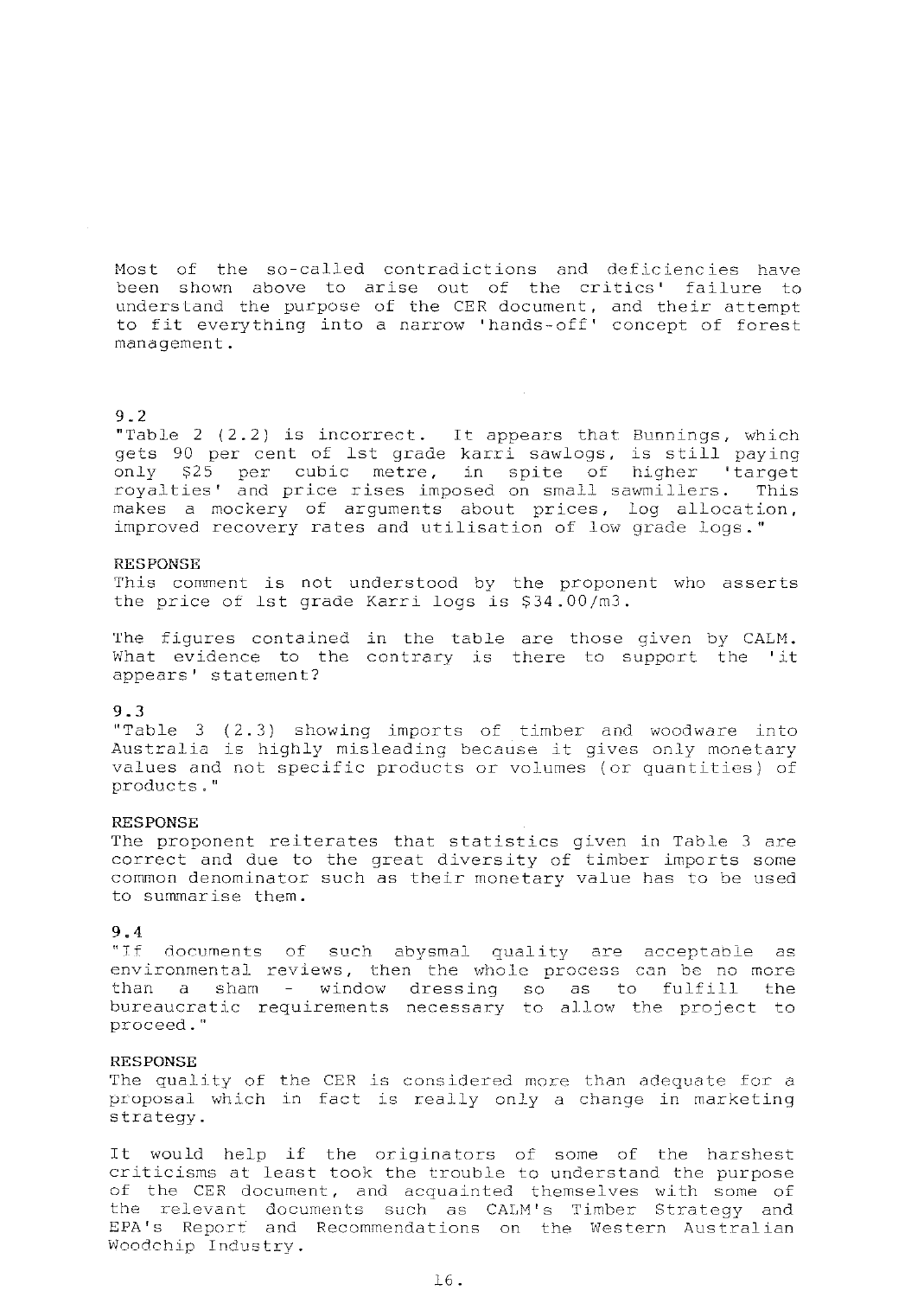## $\sigma_{\rm{E}} = 10^{11}$  and  $\sigma_{\rm{E}}$

#### 9.5

"The CER should be combined with the original NOI and completely redone as an ERMP."

#### RESPONSE

As for 9.4.

#### 10. REFERENCE TO MRD LETTER

Comment on MRD submission as per letter dated 19 March 1990.

# $10.1$ <br>"The

"The SPCC proposal will not alter existing transport "The SPCC proposal will not alter existing transport<br>arrangements to the Diamond Mill for wood chips produced from the Denmark sawmill."

#### RESPONSE

Denmark produced woodchips have always been Lransportcd by road to the Bunbury stockpile and for the period covered by this CER will continue to do so.

#### 10.2

"It is anticipated an extra 50 000 cubic metres of wood chips will be transported to Bunbury from Diamond to make up the short fall in WACAP's supply. The major transport impact will occur in this section of the transport route if the additional<br>50 000 cubic metres of wood chips to be produced is of wood chips to be produced transferred from Diamond to Bunbury by road along the South Western Highway. Such increased heavy truck movement on the South Western Highway would add support for local calls for provision of by pass roads at Bridgetown and, possibly, Donnybrook with construction of additional overtaking lanes along the route.''

#### RESPONSE

The transport of WACAP's shortfall due to the implementation of this project will be transported by rail from Diamond to bit will project with so cramsported by fair from Bramona to Agreement which addresses transport of woodchips by WACAP.

#### 10.3

"The mode of transport from Diamond to Bunbury was not addressed in the CER, however, the Main Roads Department would prefer woodchips in this section to be transported by rail, as is presently the case."

#### **RESPONSE**

The present transport arrangements of all chips produced in the south-west will remain "as is" as they will continue to proceed via existing routes and modes to Bunbury.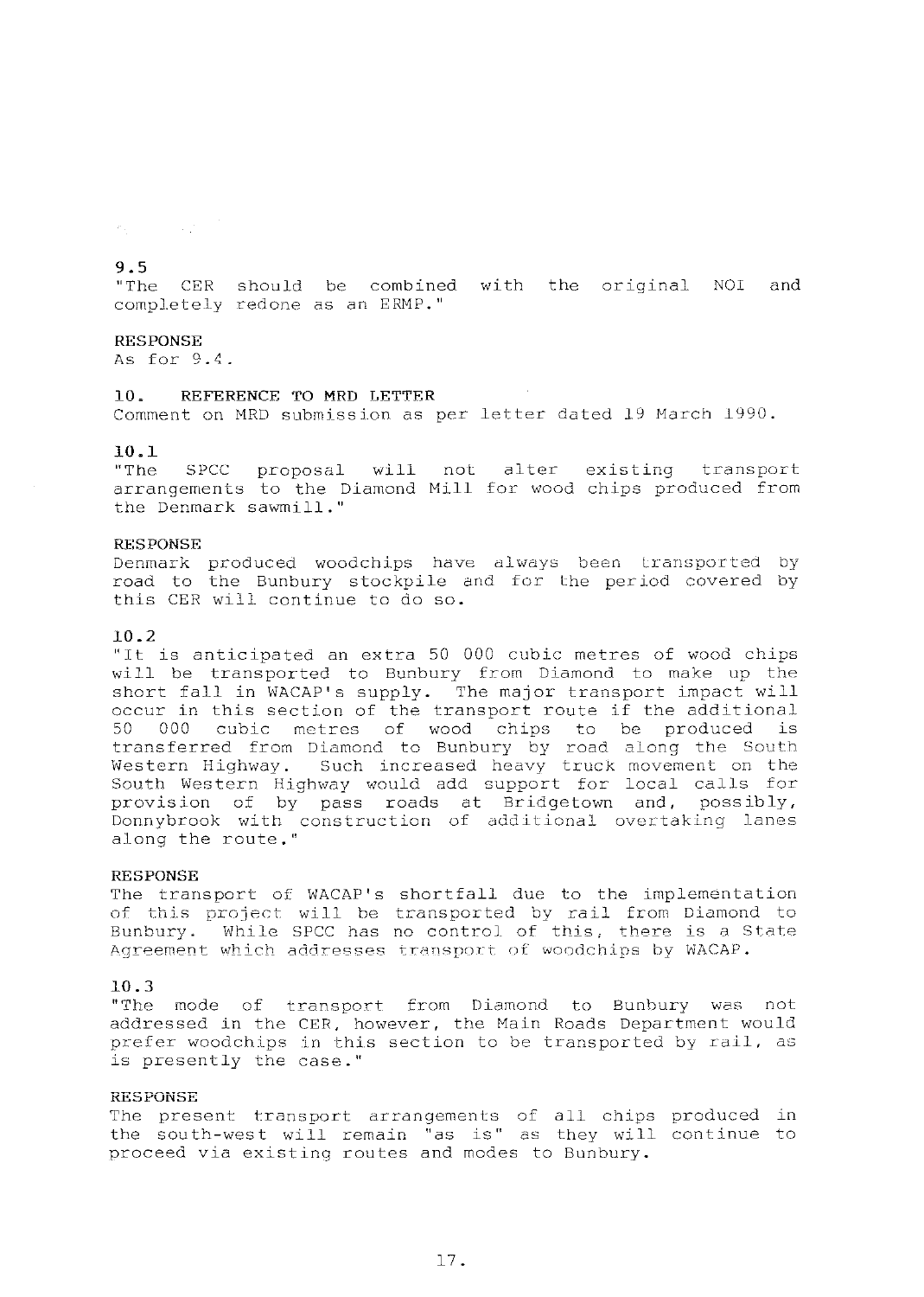### $\label{eq:2} \mathcal{L}_{\text{max}} = \mathcal{L}_{\text{max}} = \frac{1}{2} \sum_{i=1}^{N} \frac{1}{2} \sum_{i=1}^{N} \frac{1}{2} \sum_{i=1}^{N} \frac{1}{2} \sum_{i=1}^{N} \frac{1}{2} \sum_{i=1}^{N} \frac{1}{2} \sum_{i=1}^{N} \frac{1}{2} \sum_{i=1}^{N} \frac{1}{2} \sum_{i=1}^{N} \frac{1}{2} \sum_{i=1}^{N} \frac{1}{2} \sum_{i=1}^{N} \frac{1}{2} \sum_{i=1}^{N} \frac$

#### ll. REFERENCE TO THE SHIRE OF DENMARK LETTER

Comment on the Shire of Denmark submission as per letter dated 6 March 1990.

#### ll.l

"Heavy Vehicles<br>(a) Presently n

Presently mill trucks use an access track off South Coast Highway as a western entrance to the mill.

The access is located on a dangerous section of South Coast Highway. Council considers that if this access is to remain a ''Slow Vehicle Lane" should be provided on the South Coast Highway, at this location, to eliminate traffic conflict.

(b) Haulage of sawdust and woodchips should not be permitted through the Denmark Town centre."

#### RESPONSE

(a) See response S.l(a)

(b) See response S.l(b)

#### 11.2

''Noise Pollution

(a) The Woodchipper should operate between the hours of 7am<br>and 5pm Monday to Friday. Council understands that and 5pm Monday to Friday. relevant Noise Control legislation is only enforceable during these hours, therefore Council would have power to act should a problem arise."

#### RESPONSE

See response 6.6.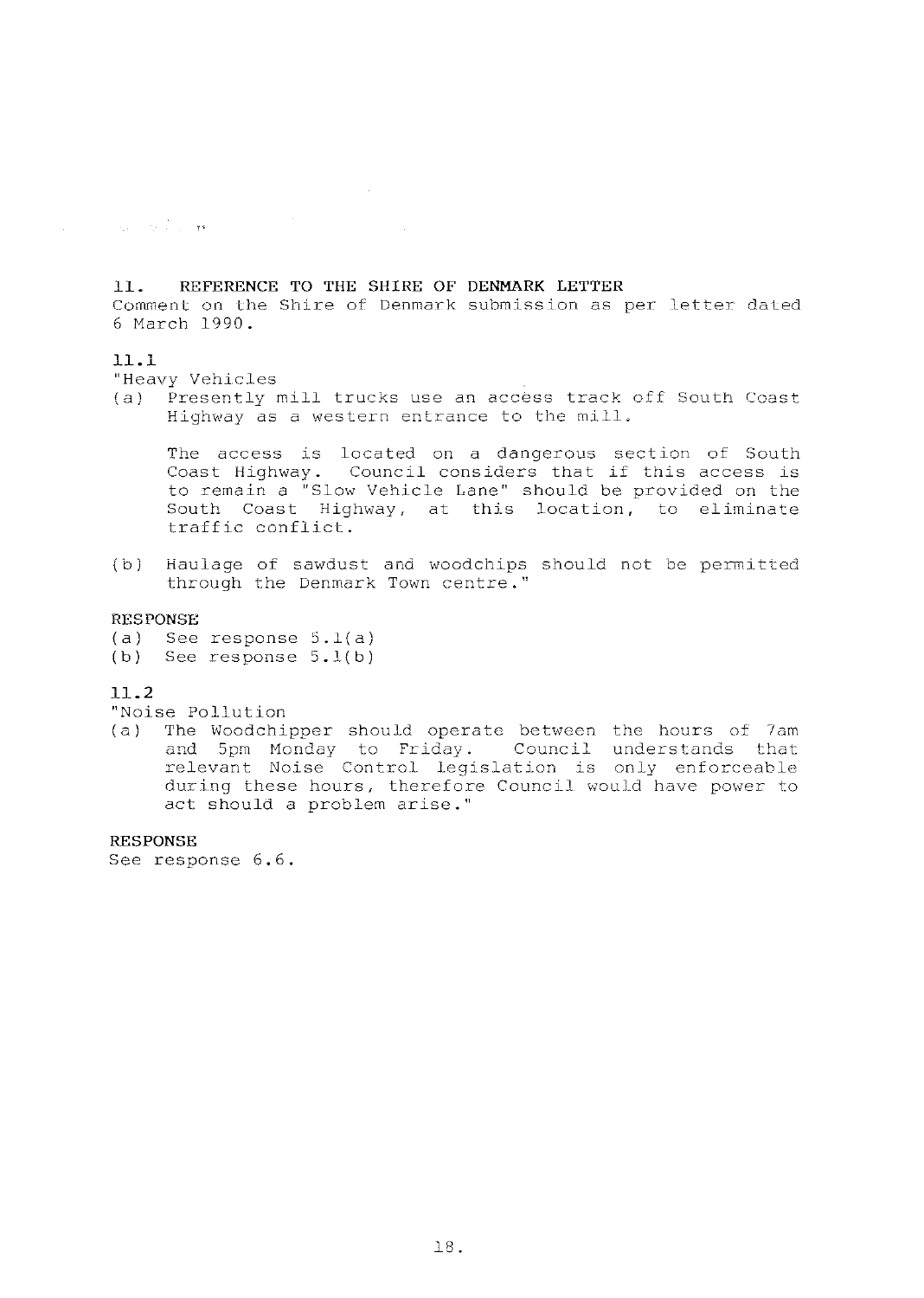# **Appendix 2**

Environmental commitments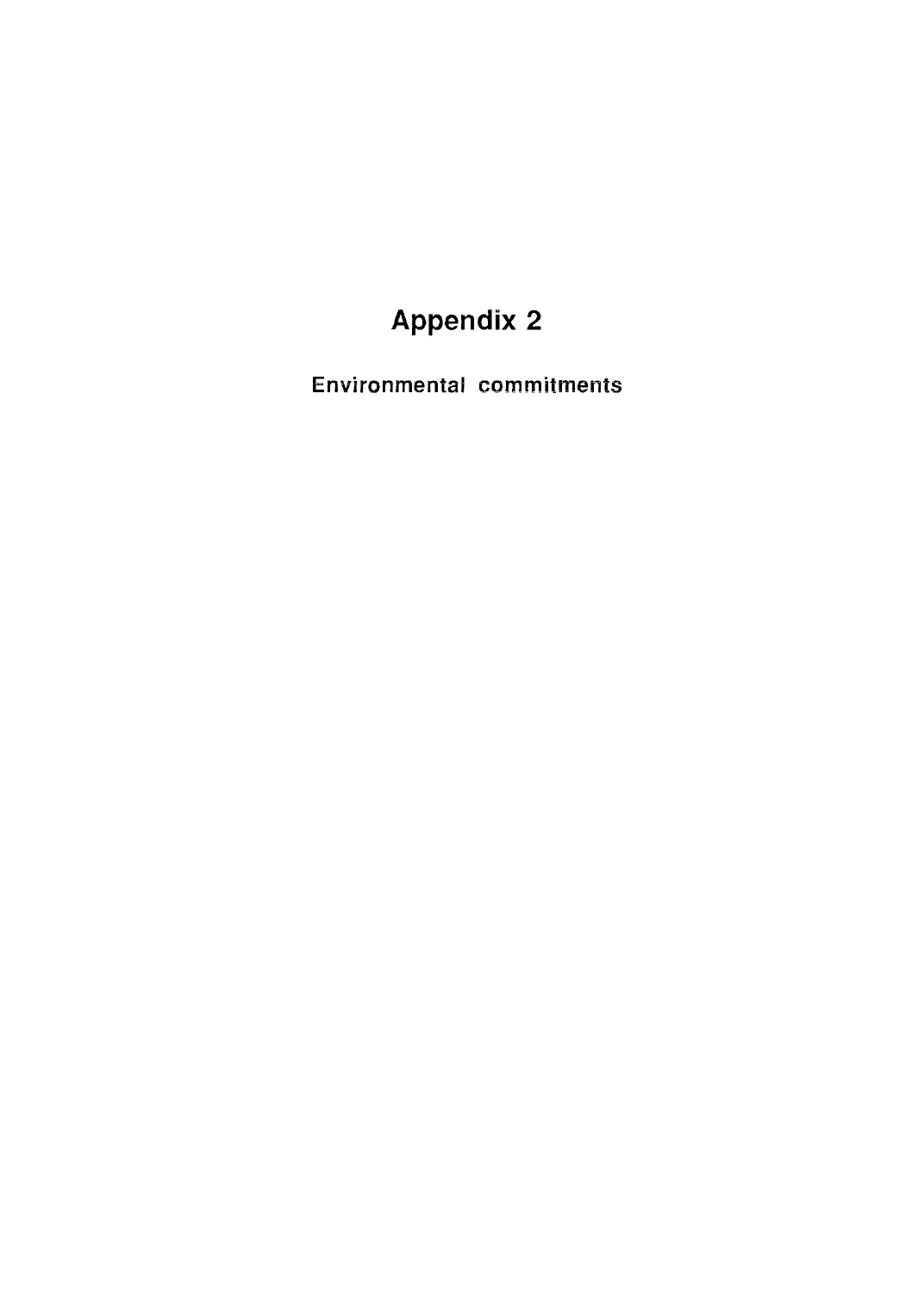$\label{eq:2.1} \frac{1}{\sqrt{2}}\left(\frac{1}{\sqrt{2}}\right)^{2} \left(\frac{1}{\sqrt{2}}\right)^{2} \left(\frac{1}{\sqrt{2}}\right)^{2} \left(\frac{1}{\sqrt{2}}\right)^{2} \left(\frac{1}{\sqrt{2}}\right)^{2} \left(\frac{1}{\sqrt{2}}\right)^{2} \left(\frac{1}{\sqrt{2}}\right)^{2} \left(\frac{1}{\sqrt{2}}\right)^{2} \left(\frac{1}{\sqrt{2}}\right)^{2} \left(\frac{1}{\sqrt{2}}\right)^{2} \left(\frac{1}{\sqrt{2}}\right)^{2} \left(\$